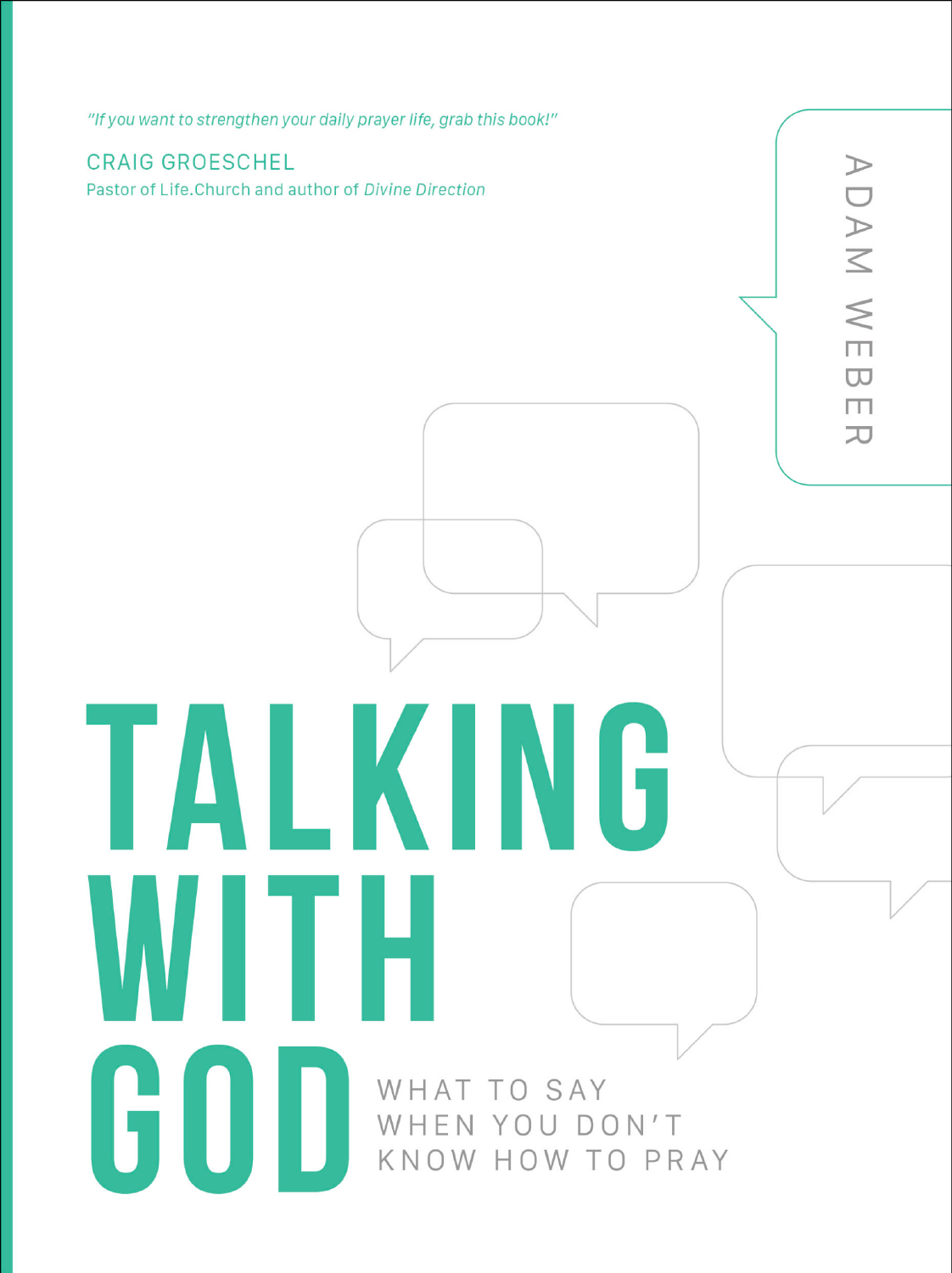### Praise for *Talking with God*

"Do you ever feel inadequate to be used by God? Insecure? Unsure of yourself? If so, Adam's new book *Talking with God* will build your faith in the power of God. If you want to strengthen your daily prayer life, grab this book!"

> —Craig Groeschel, pastor of Life.Church and author of *Divine Direction*

"Adam is a friend and a great leader who loves Jesus. I mean loves Jesus with everything in him. Seeing Adam's faith and relationship with Jesus expressed in a book on simple prayer, has me all in! I'll be giving a copy to everyone on my team at Catalyst because I think it's that important to read!" —Tyler Reagin, executive director of CATALYST

"I love this book because I love the author! Adam is so easy to talk with and in the pages you are about to turn, he'll help you realize that talking with God is easy too. Accessible. Practical. Biblical. This is a must-read!"

—Jon Weece, author of *Me Too*

"We cannot thrive without the depth and intimacy of prayer that Adam describes in a beautifully simplistic way. *Talking with God* is both refreshing and insightful. This is a book we all need to read."

—Jarrid Wilson, pastor and author of *Love Is Oxygen*

"It's been said that 'prayer is to the soul what breathing is to the body.' If that's true, most of us are spiritually asthmatic. In this delightful book, Adam Weber offers a bit of spiritual 'respiratory therapy.' *Talking with God* is disarming, helpful, and inspiring. It will leave you wanting to pursue a deeper and more regular prayer life."

—Adam Hamilton, pastor and author of *Creed*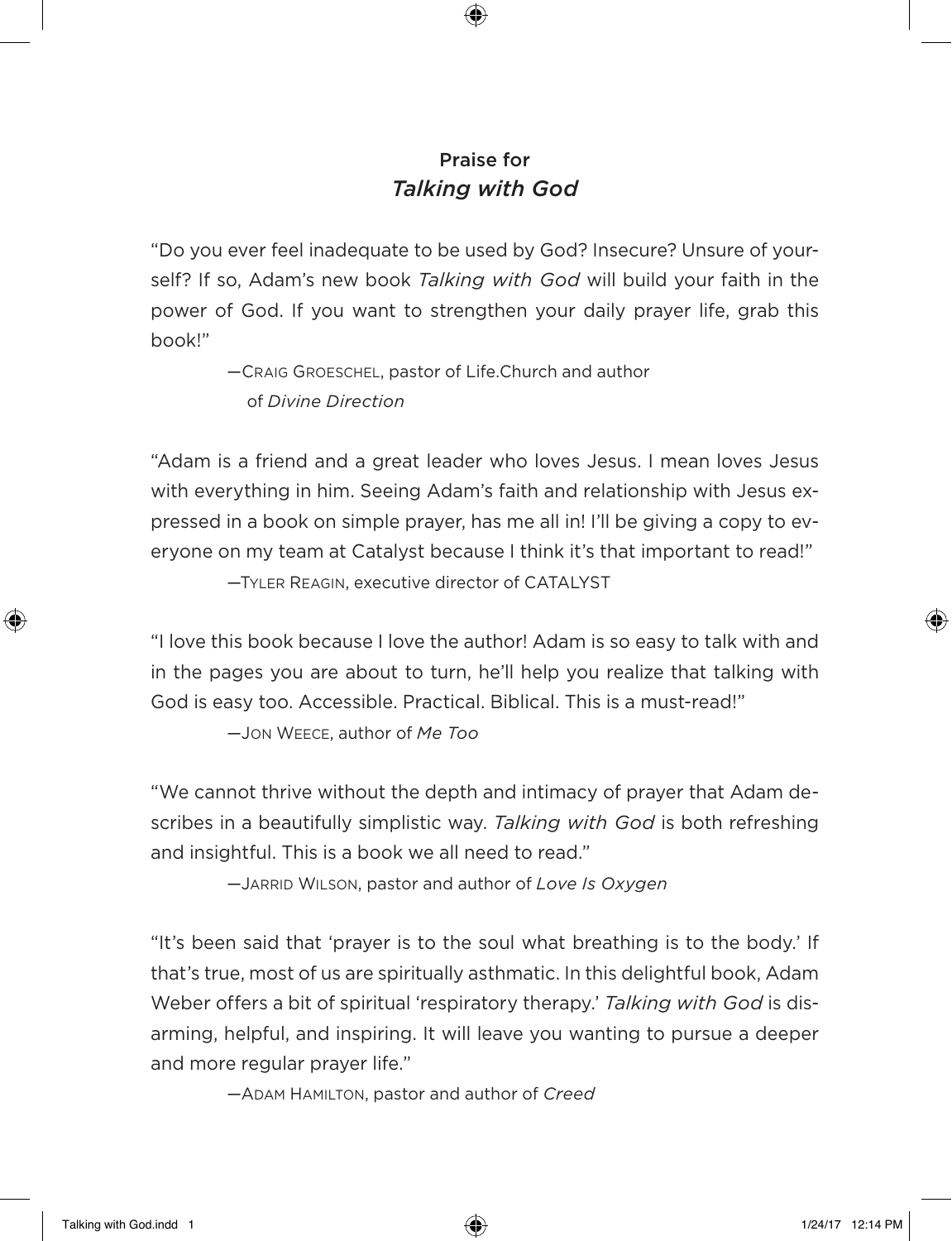"Prayer has always been a place of connection for me but also a place of some confusion, if I'm honest. Adam does an incredible job of walking us through what it means to have a conversation with God, to talk and to listen, and to embrace the mystery that comes with it."

—Annie F. Downs, author of *Let's All Be Brave*

"*Talking with God* is a book on prayer for prodigals and the imperfect. Adam speaks on prayer not as someone who has it all figured out but rather as someone who's on the journey. He reminds us that regardless of who we are or where we've been, we can talk with God."

—Mike Foster, author of *People of the Second Chance*

"This book on prayer will be an answer to prayer for many. Adam is a guy who loves people and loves helping them navigate difficulties and messes of life to connect to what really matters. We've overcomplicated communicating with the God who made us and loves us. This book is a gust of encouragement that will reconnect you to what really matters in this life. It's been a gift to me, and I hope this book finds its way into the hands of anyone else looking for a true lift."

—Brad Montague, creator of Kid President

"I've known Adam for years. He understands that in order to truly make a difference in this life, he, along with you and I need to be in constant conversation with Jesus, the One who is able to change everything. This is a book on prayer for those who intend to change the world but are aware they can't do it on their own."

—Brad Lomenick, author of *H3 Leadership* and *The Catalyst Leader*

"Adam is a dear friend. We often make prayer too complicated. The emphasis on honesty and brevity is great. Every follower of Jesus should read this book!"

—Roger Fredrikson, pastor and author of *Learning to Dance*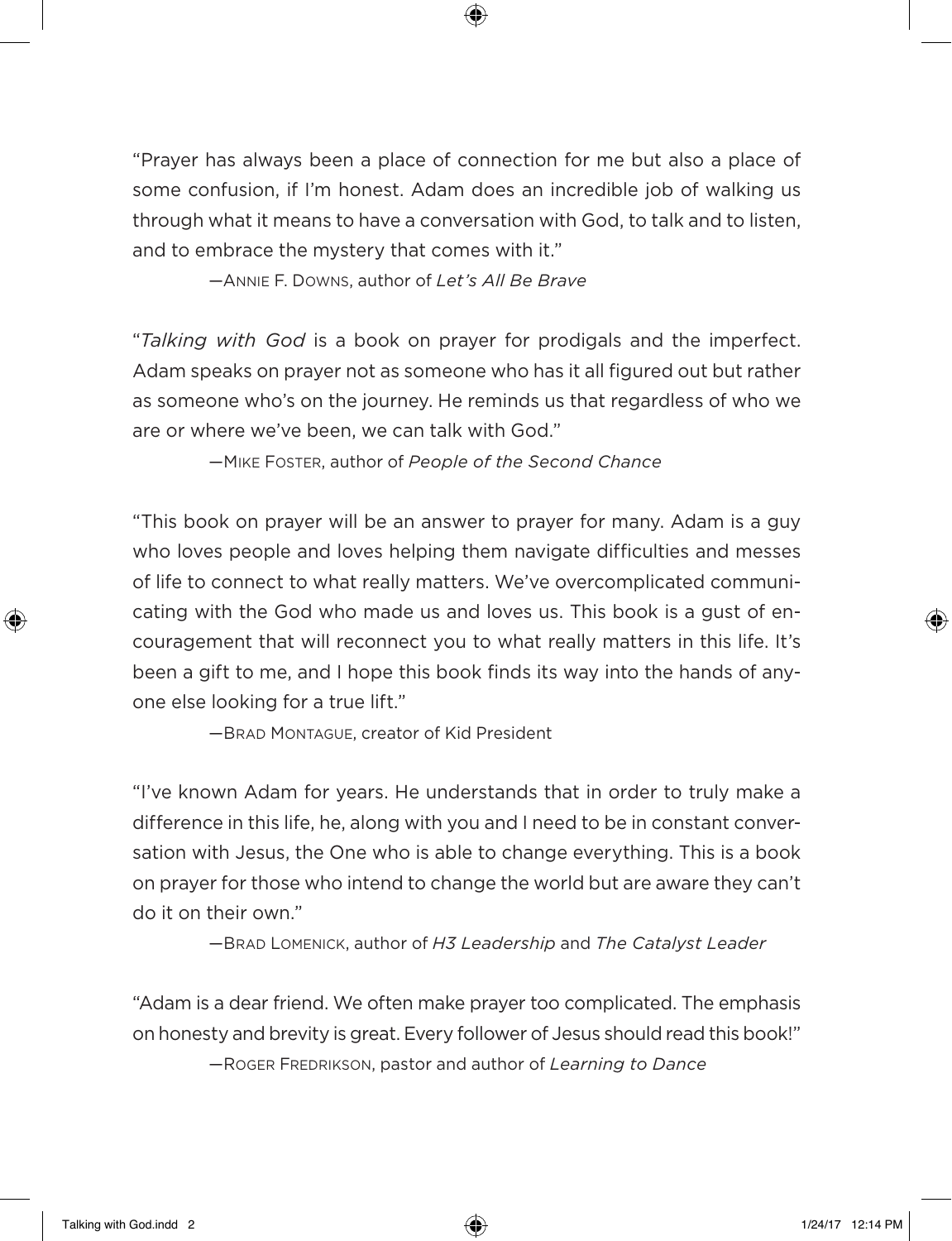"If you've ever struggled with prayer and wondered what to say, Adam Weber provides an easy-to-read, accessible guide. He takes you by the hand and leads you to the Father with gentleness and encouragement every step of the way."

—Margaret Feinberg, author of *Fight Back with Joy*

"I laughed. I cried. I read it out loud to my wife. In *Talking with God* Adam Weber does the seemingly impossible: he makes the topic of prayer fun, approachable, and imaginative! *Talking with God* will not just encourage your prayer life, it will kindle the fires of intimacy with God."

> —Dr. Timothy D. Willard, author of *Veneer* and *Home Behind the Sun*

"Adam is currently the pastor of one of the fastest growing churches in the country, yet he is quick to share that he is a work in progress. His success as a spiritual leader is due to his humility and authenticity born of his own prayer life. What a joy to know that at any point and time we can talk with God!"

—Bishop Bruce R. Ough, The United Methodist Church

"I promise, if you read this book and put the words into practice, your life will change, your work will change, your conversations will change."

> —Jeff Shinabarger, founder of Plywood People and author of *More or Less*

"*Talking with God* is not only a phenomenal book, it's an important book. In a world that is making a lot of noise, *Talking with God* presents an encouraging, challenging guide to turning that volume down and conversing with our Creator. I don't know where I'd be without Adam Weber, but I know I'd be further from Jesus. This is a MUST read."

—Luke Lezon from @HoodJesusYo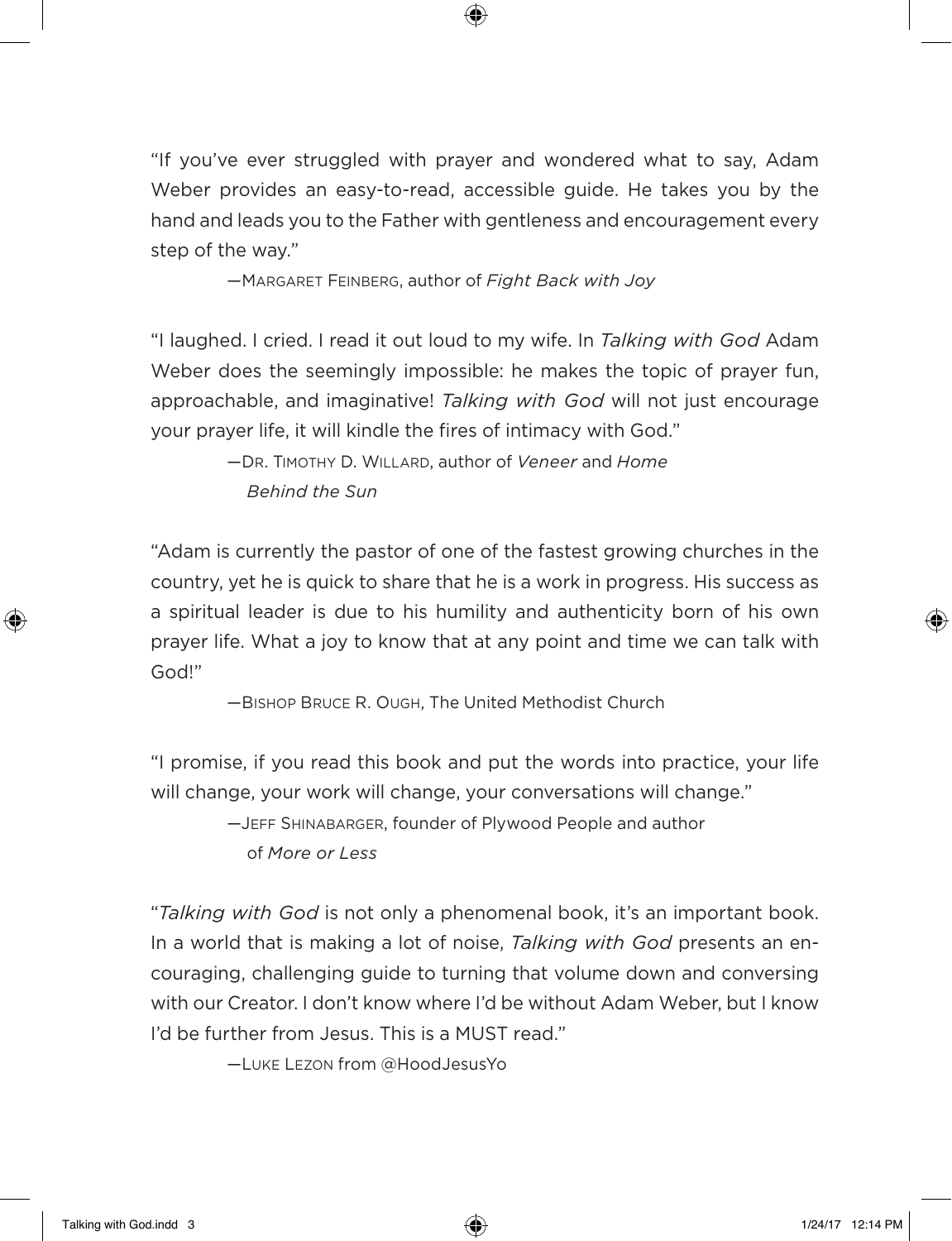"This is a book on prayer for the person who has heard it all or possibly nothing at all and simply wants their prayer life to grow."

—Lisa Whittle, author of *I Want God* and *{w}hole*

"Adam delivers to us a practical guide to conversations with God. And when I say practical, I mean that I have NEVER felt like I've had a handle on a consistent prayer life. Through this book Adam has helped me take a major step toward just that. Consistency in prayer."

—Carlos Whittaker, author of *Moment Maker*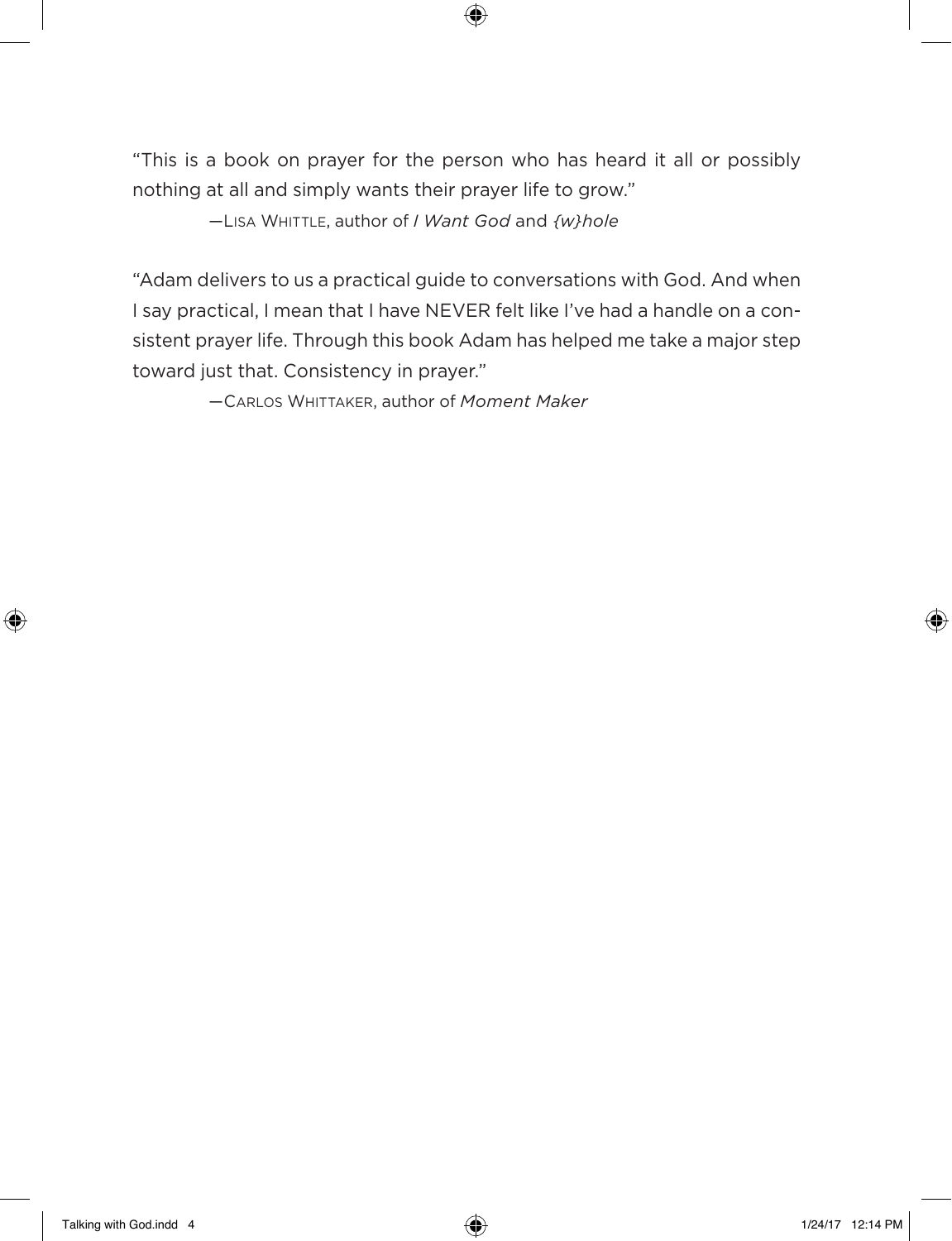# TALKING<br>WITH<br>GOD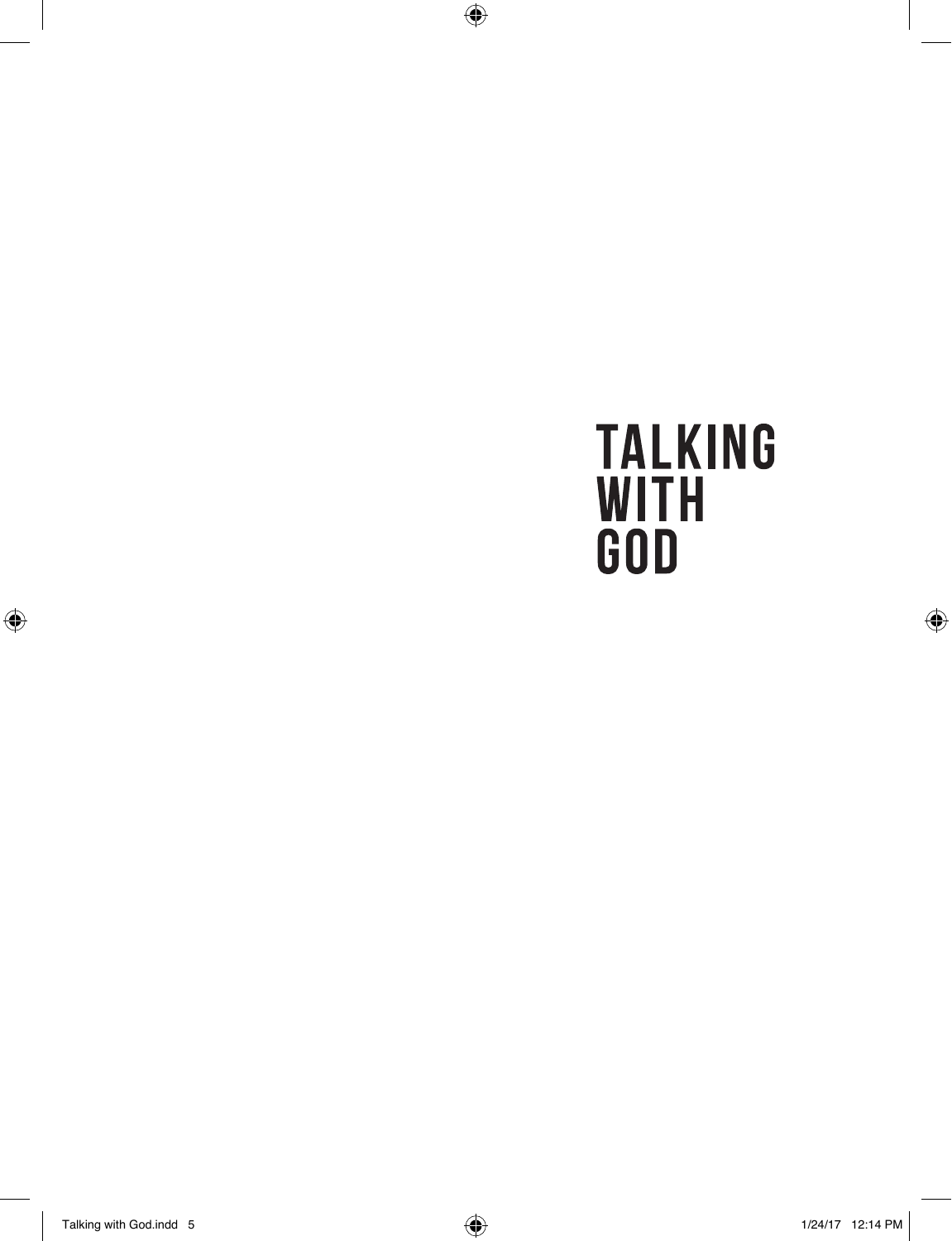

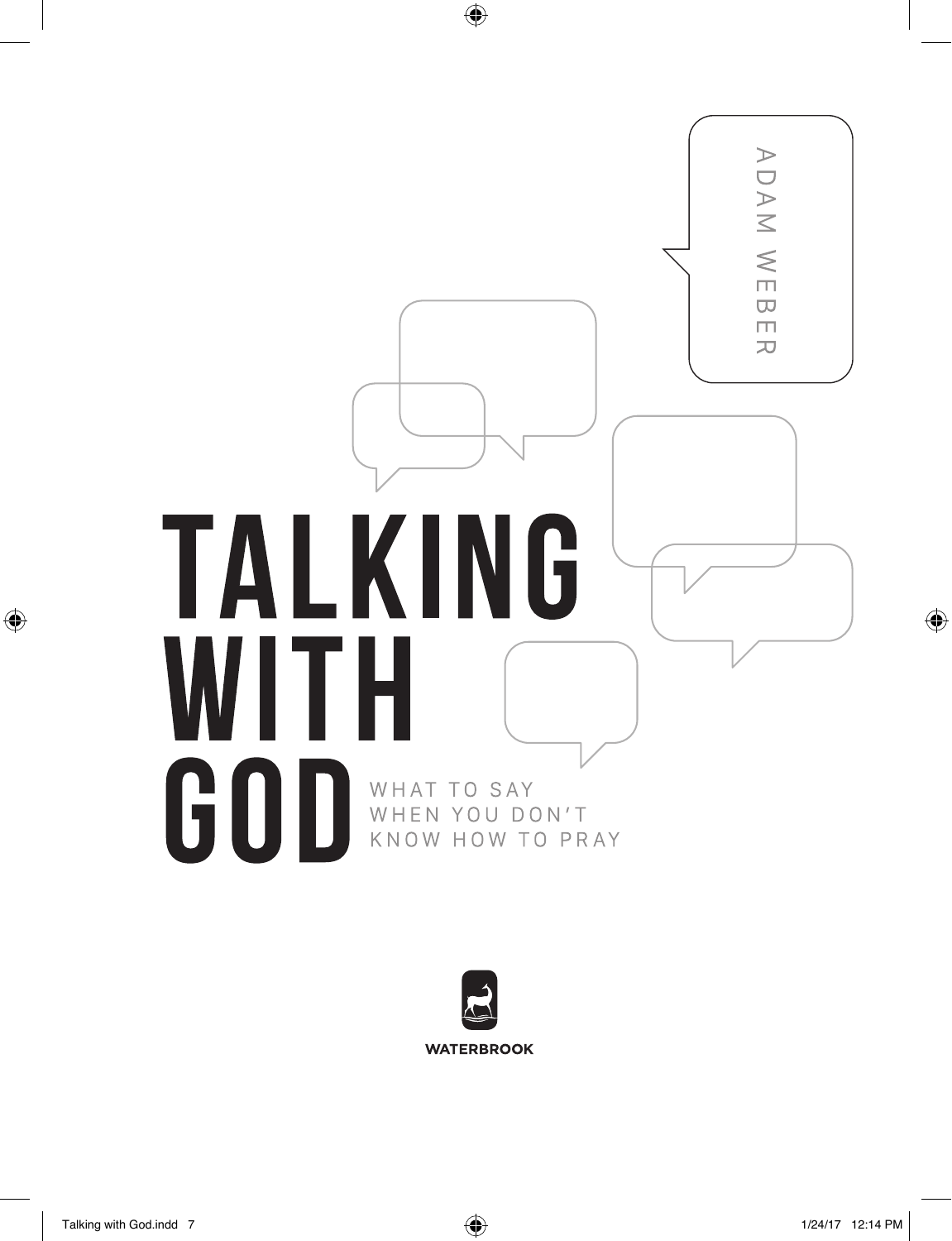#### Talking with God

All Scripture quotations, unless otherwise indicated, are taken from the Common English Bible (ceb). Copyright 2012 by Common English Bible and/or its suppliers. All rights reserved. Scripture quotations marked (esv) are taken from the ESV® Bible (the Holy Bible, English Standard Version®), copyright © 2001 by Crossway, a publishing ministry of Good News Publishers. Used by permission. All rights reserved. Scripture quotations marked (niv) are taken from the Holy Bible, New International Version®, NIV®. Copyright © 1973, 1978, 1984 by Biblica Inc.® Used by permission. All rights reserved worldwide. Scripture quotations marked (NLT) are taken from the Holy Bible, New Living Translation, copyright © 1996, 2004, 2007, 2013, 2015 by Tyndale House Foundation. Used by permission of Tyndale House Publishers Inc., Carol Stream, Illinois 60188. All rights reserved.

Italics in Scripture quotations reflect the author's added emphasis.

Details and names in some anecdotes and stories have been changed to protect the identities of the persons involved.

Hardcover ISBN 978-1-60142-944-5 eBook ISBN 978-1-60142-945-2

Copyright © 2017 by Adam Weber

Cover design by Embrace Church

All rights reserved. No part of this book may be reproduced or transmitted in any form or by any means, electronic or mechanical, including photocopying and recording, or by any information storage and retrieval system, without permission in writing from the publisher.

Published in the United States by WaterBrook, an imprint of the Crown Publishing Group, a division of Penguin Random House LLC, New York.

WATERBROOK® and its deer colophon are registered trademarks of Penguin Random House LLC.

The Cataloging-in-Publication Data is on file with the Library of Congress.

Printed in the United States of America 2017—First Edition

#### 10 9 8 7 6 5 4 3 2 1

#### Special Sales

Most WaterBrook books are available at special quantity discounts when purchased in bulk by corporations, organizations, and special-interest groups. Custom imprinting or excerpting can also be done to fit special needs. For information, please e-mail specialmarketscms@penguin randomhouse.com or call 1-800-603-7051.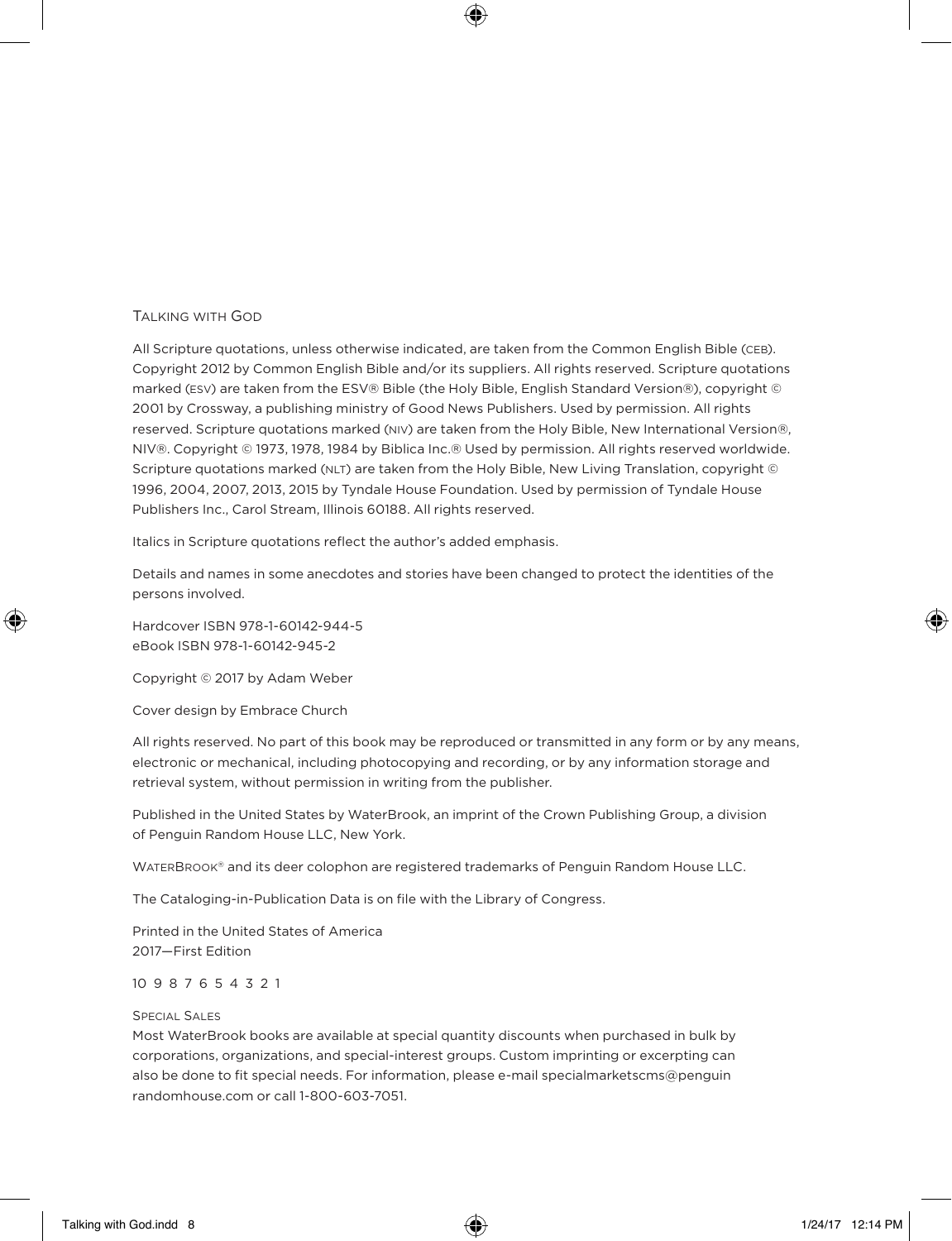*Bec.*

*As the kids say, "We'd be in trouble without you." Thanks for being my best friend, biggest cheerleader, and wife. Love you so much.*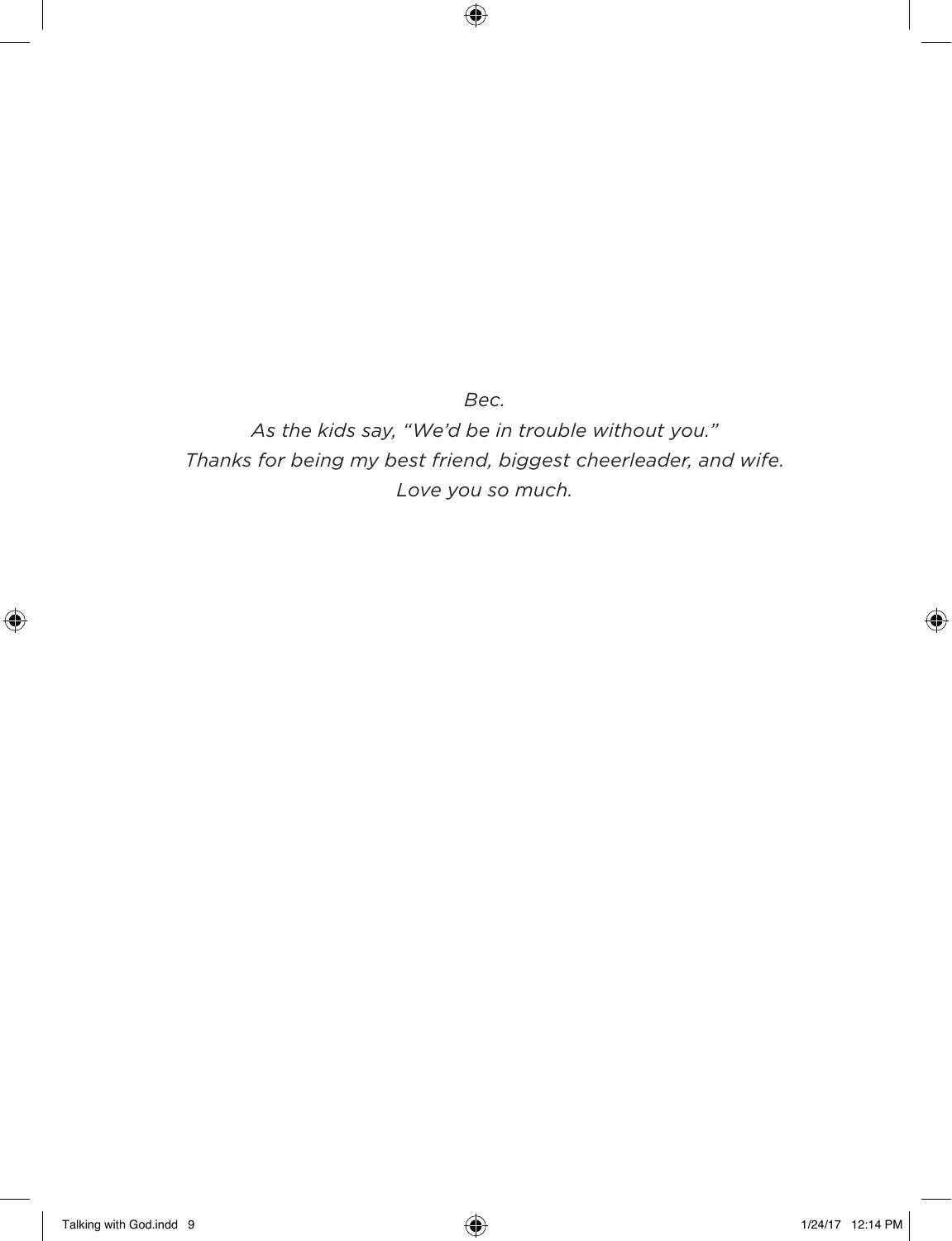## **Contents**

Everyone else. xv

## **THE GOD WE TALK WITH**

1 | Found a friend. 3 **|** Easter Bunny. 15 **|** Party of the year! 28

### **THE WAY WE PRAY**

| 4   Short. Simple. Honest. | 43. |
|----------------------------|-----|
| 5   Crazytown.             | 54  |
| 6   Bad driver.            | 67. |
| 7   Marathon.              | 75. |

### **HOW TO PRAY WHEN . . .**

| 8   You face storms.                | 91  |
|-------------------------------------|-----|
| 9   You're discouraged.             | 104 |
| 10 You're stuck in the mud.         | 114 |
| 11   You're exhausted.              | 123 |
| 12   You need an anchor.            | 136 |
| 13 You want to be used by God.      | 146 |
| 14   You're trying to extend grace. | 156 |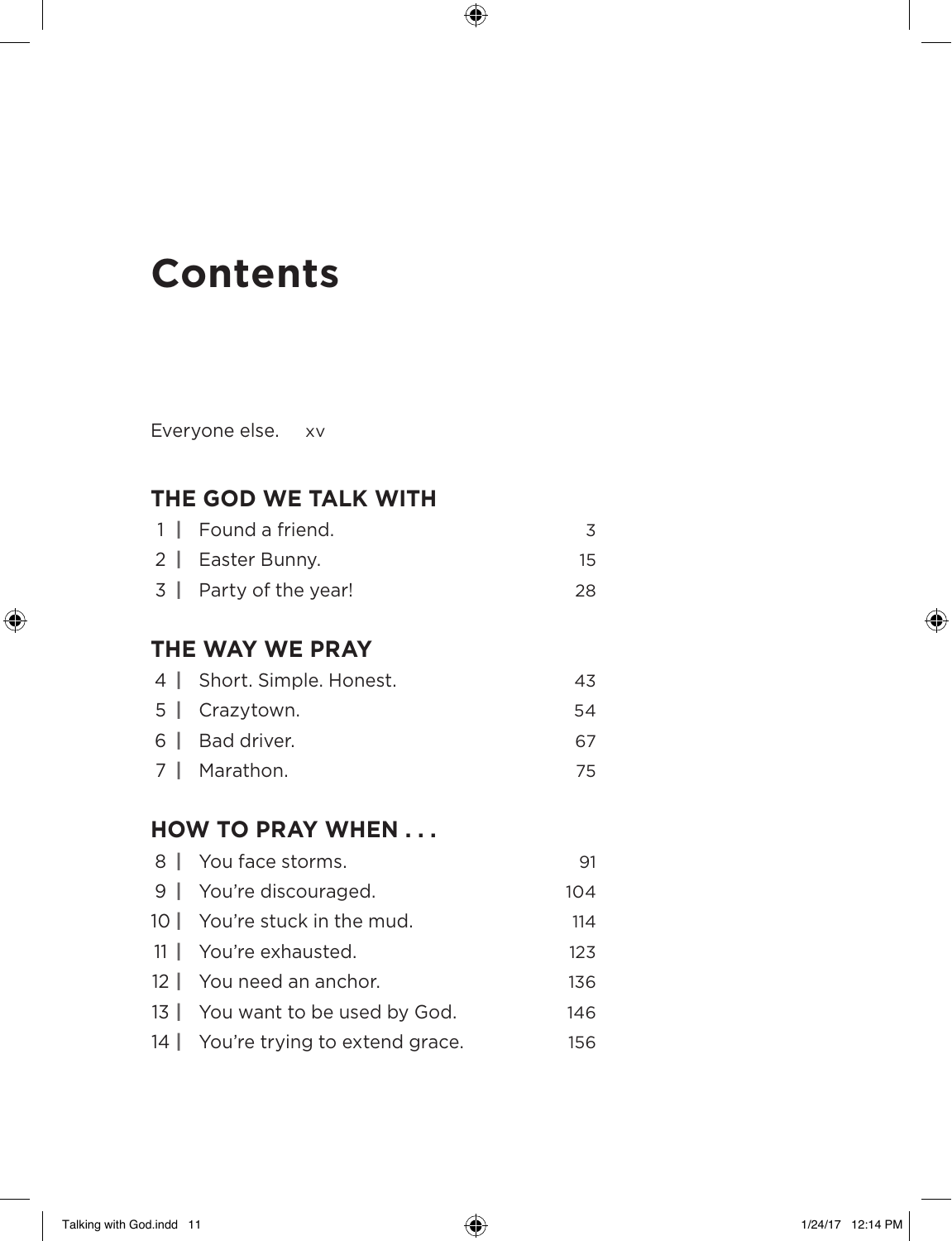### **ONLY THE BEGINNING**

|                  | 15   Capture the moment. | 171 |
|------------------|--------------------------|-----|
|                  |                          |     |
| Until next time. |                          | 181 |
| Thank you.       |                          | 184 |
| Field notes.     |                          | 187 |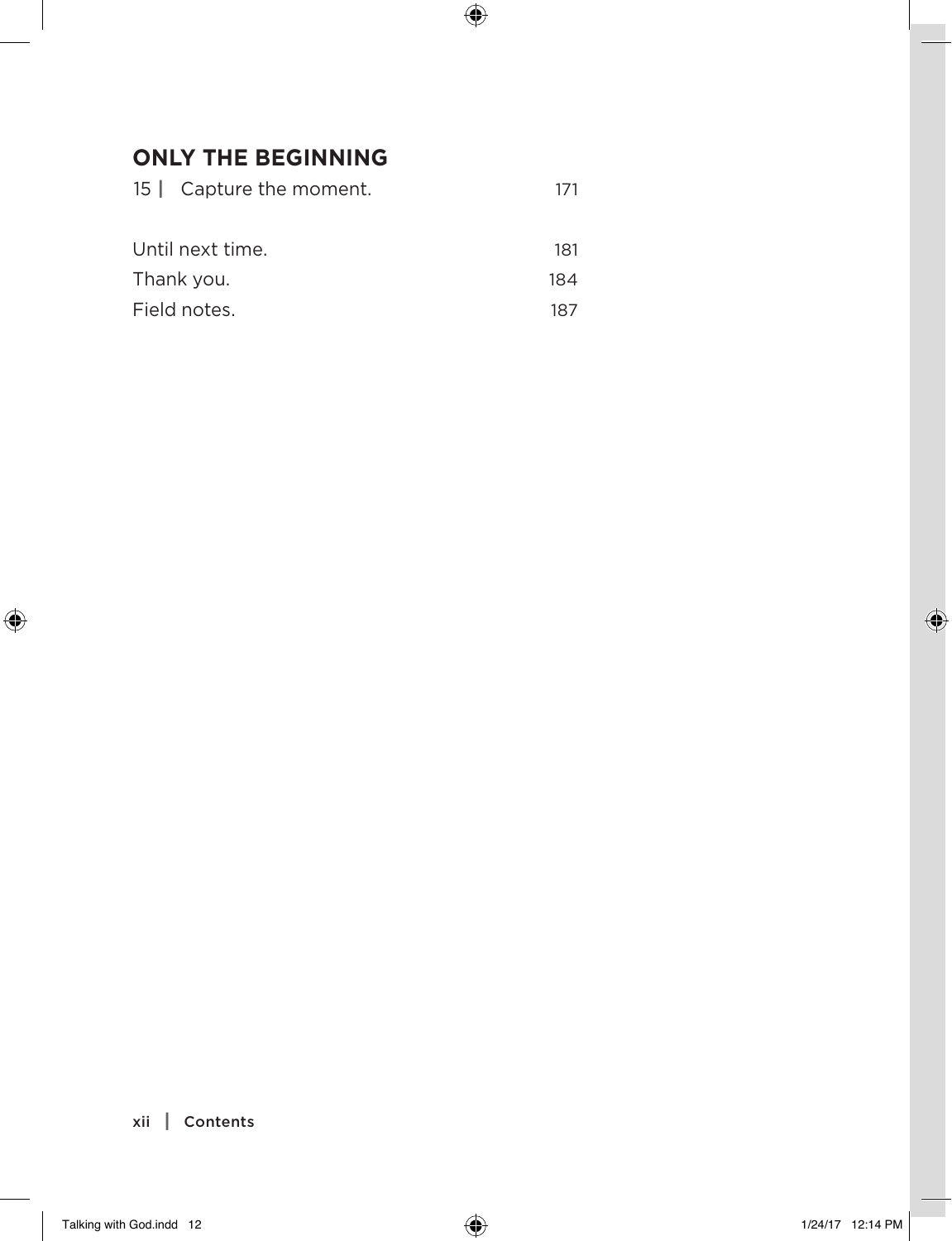# **Me:** How would you best describe prayer?

## **Roger Fredrikson:** Talking with God.

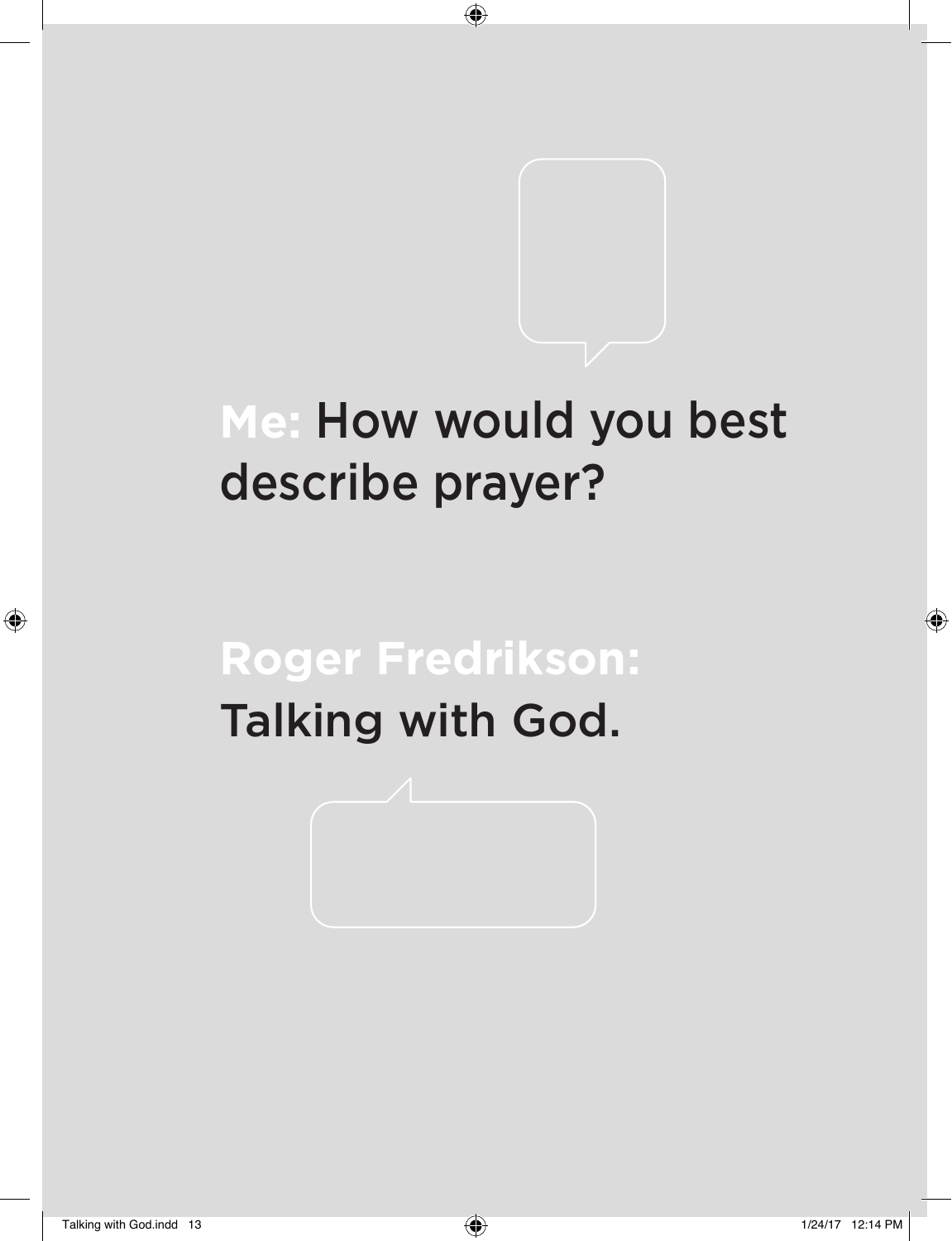## **Everyone else.**

A few weeks back, I received an e-mail from a friend asking if we could get together. I could tell by his words that there was something specific he wanted to talk about.

We checked our schedules and through nothing short of a miracle, we both somehow found forty-five minutes to connect over coffee the next day. We made plans to meet up at one of my favorite coffee shops in downtown Sioux Falls.1

I arrived a few minutes early, ordered the usual—dark coffee with one Splenda—and found a table near the front that was perfect for peoplewatching. Twenty minutes later, my friend arrived. He apologized for not being on time. His life is busy as he tries to be seventeen different places at once. He's getting his career off the ground. He's a dad to two young kids. And then there's his marriage. "I never thought it would all be so much work," he shared with me. He wore a smile, but you could tell his life was crazy. He was overwhelmed.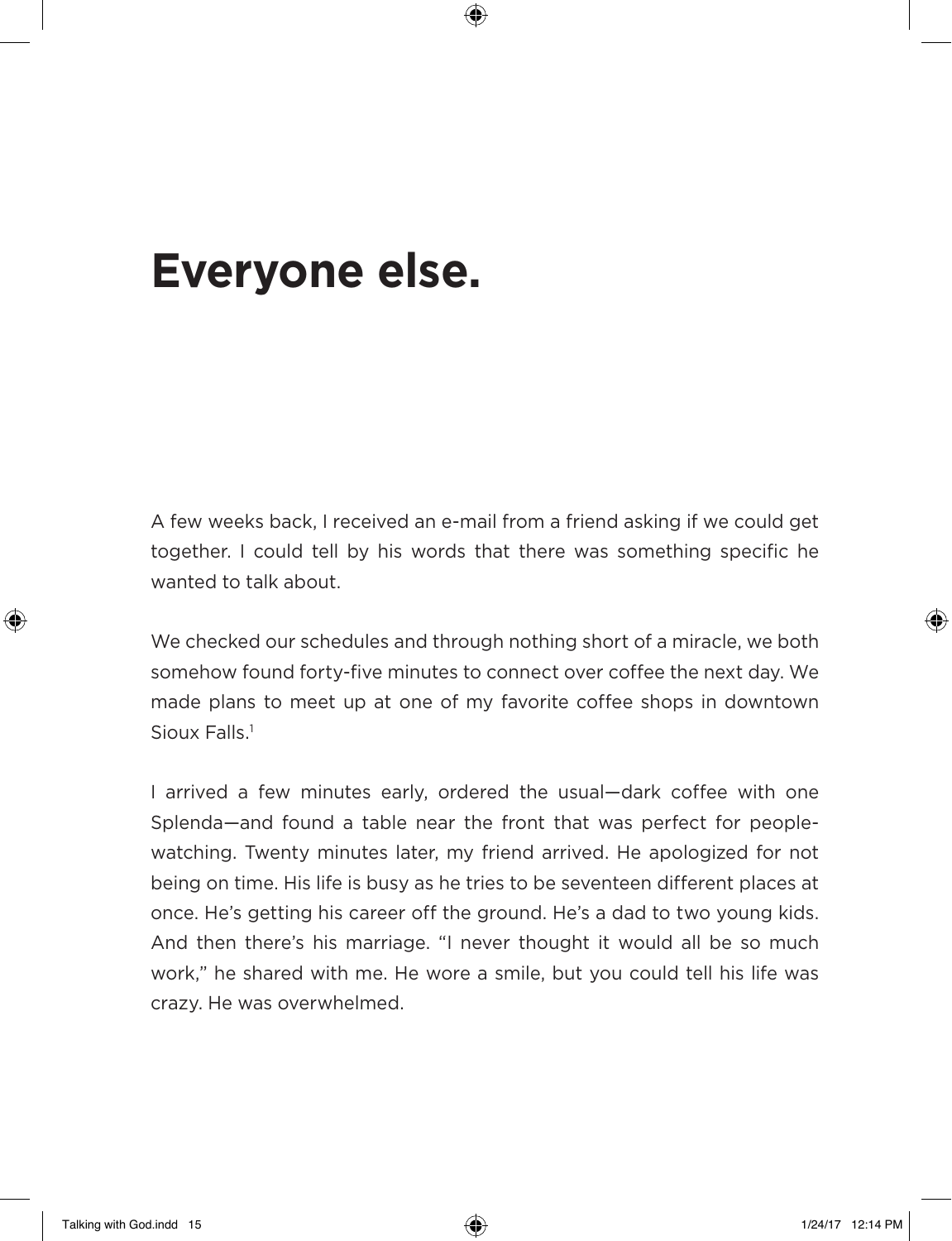Now as a pastor, I've heard it all. Nothing really surprises me anymore. As he updated me on the status of his life, I wondered if he was struggling with something more. Had he made a mistake? Was he having an affair? I wasn't sure where our conversation was going or what he wanted to say or ask. We small-talked for ten minutes or so, and then he finally said it:

"Well, I'll just get to why I wanted to get together. I feel foolish for asking this, since I'm a grown adult. I grew up going to church, and this is something *everyone else* probably knows but me. It just looks so easy for others. But I just want to ask: How do you pray?"

He paused, took a breath, then quickly continued: "I should probably know this, right? But I don't. I feel stupid, and I wasn't sure who to ask. And again, this probably comes easy for everyone else. But again, how do you pray? Like, what do you say? Do you start with, 'Hey, God, it's me'? Is there a right or wrong way to pray? Can I screw this up?"

As my friend talked a million miles an hour, I was hoping he'd take another breath so he wouldn't pass out. I could tell he was embarrassed and felt foolish, yet he was curious and wanted to know how to pray.

I was grateful my friend was so candid and real, and honored that he trusted me enough to ask his question. But, honestly, this wasn't the first time I've been asked this question. Far from it.  $\overline{\phantom{a}}$ 

"Everyone else" . . . they probably have prayer figured out. At least the faithful churchgoer does. And if no one else, the pastor does, right?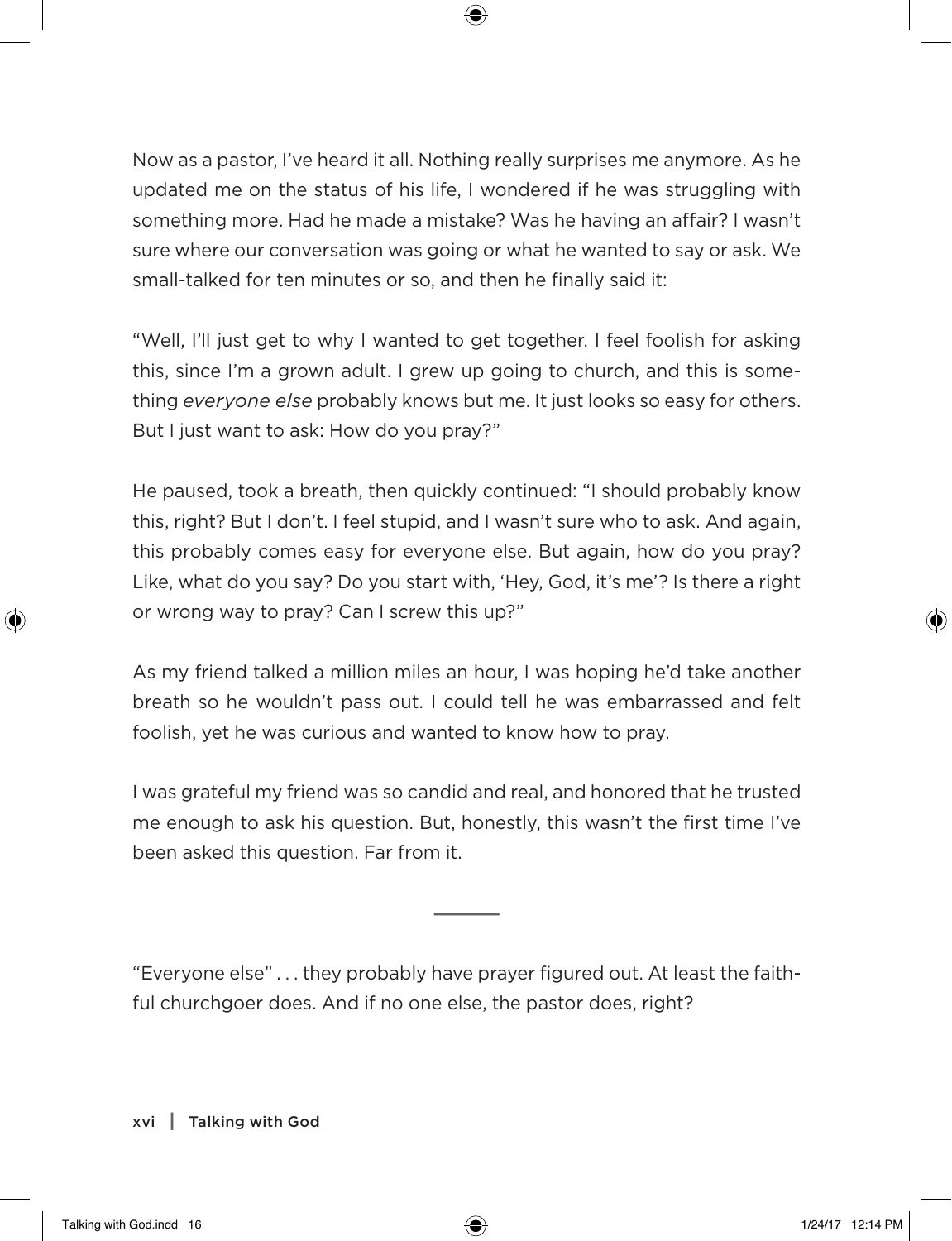I can't speak for others, but I know I don't. And I'm paid to know this kind of thing.

When you open the Bible, it's clear that Jesus' followers didn't know how to pray either. In one of his first sermons, Jesus talks about and tries to explain prayer.2

"When you pray," Jesus said, "don't do it to be seen. Don't do it to impress others, like hypocrites often do. They might sound impressive, but they actually have it all wrong. Yup, they've missed the boat. Prayers do not need to be long, and there's no need to use big words. God isn't impressed with how we pray or the things we say. In fact, he already knows what we need, even before we start."

"Instead, when you pray, just pray like this: 'Our Father . . . '"

Again, even *followers of Jesus*—the people who hung out with Jesus himself—didn't have prayer figured out. Jesus wouldn't have talked about it with them if they had.

I'll go out on a limb and say that the majority of "everyone else" doesn't have prayer figured out either. They have questions. They feel unqualified or inadequate. They avoid prayer altogether. After all, how do you talk with the Creator of the entire universe without feeling a little intimidated?

And so, I offer this book to you. It's a book on prayer for everyone else. It's for the church outsider. The recognized sinner. The baptized and confirmed Christian. The faithful churchgoer. The follower of Jesus who feels like she falls short and the Pharisee Christian who thinks he doesn't.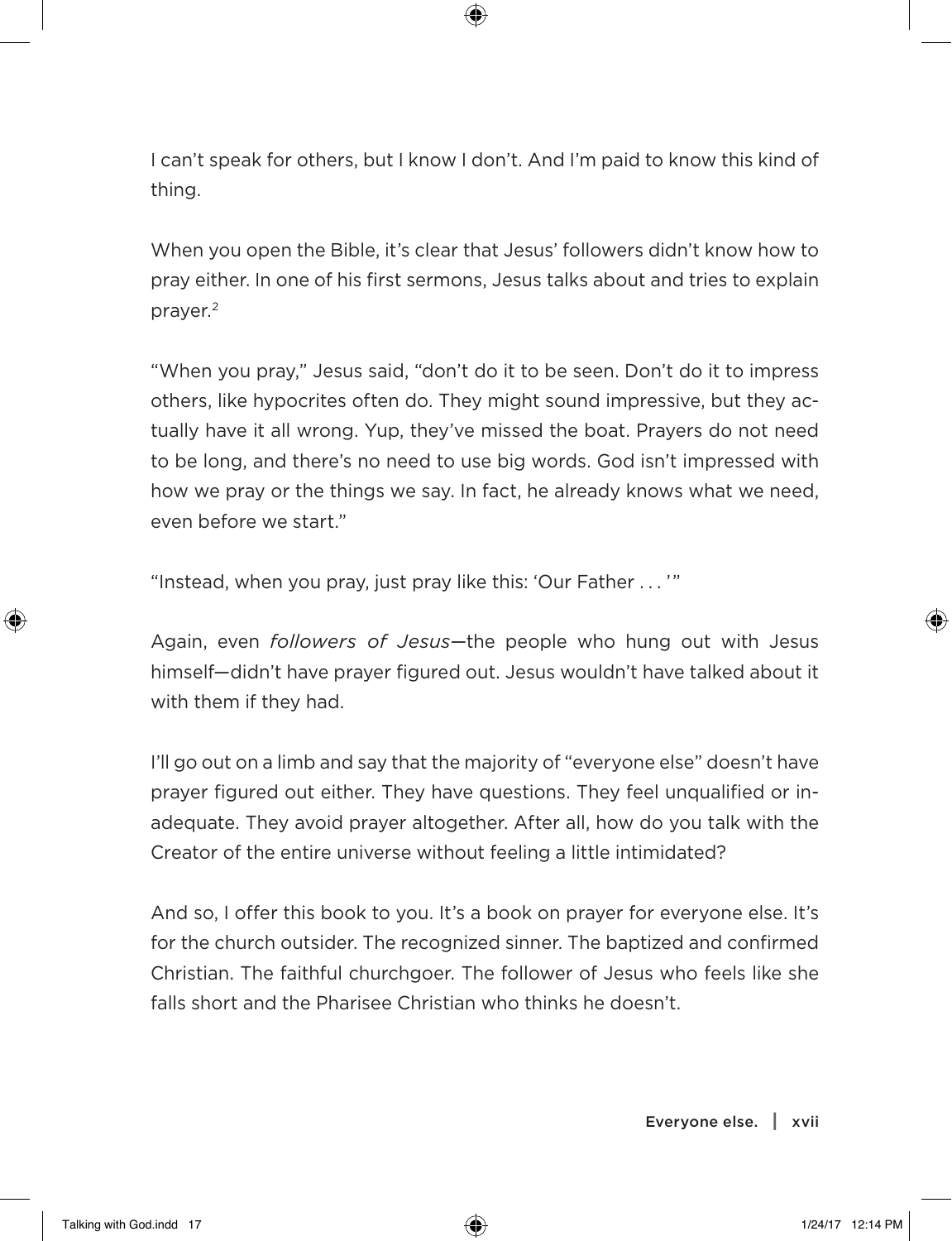This book is for those who, just like my friend, have a crazy life. It's for those who have a bunch of questions and very few answers when it comes to prayer. It's for everyone who isn't looking for a textbook explanation, a theological discussion, or even a definition of prayer. But instead is looking for a conversation about prayer they can understand and relate with. A conversation that meets them right where they are, not where they feel like they should be.

This book is for everyone else who is curious about prayer.

This book is for everyone else who wants to talk with God.

This book is for me. This book is for you.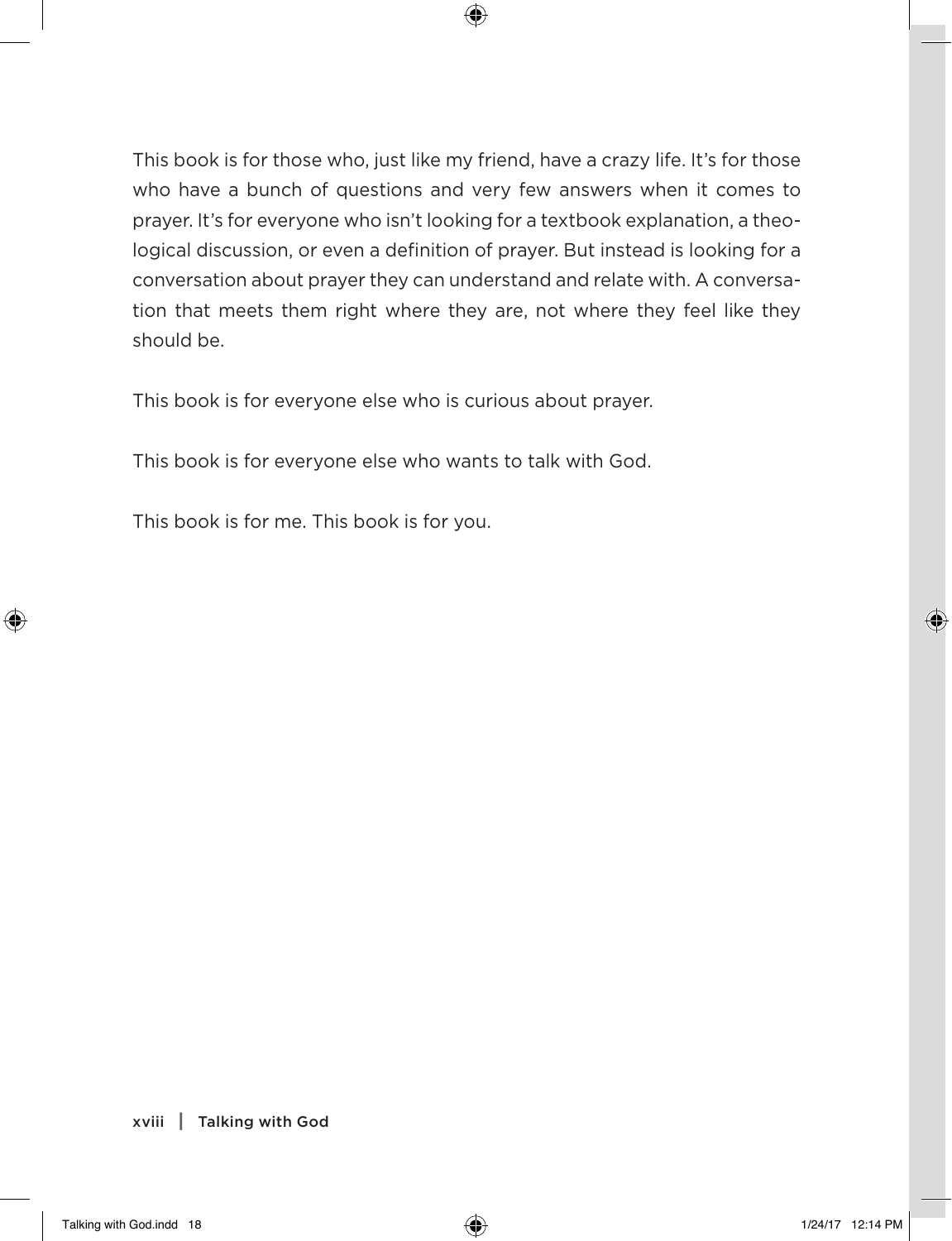# THE GOD WE TALK **WITH**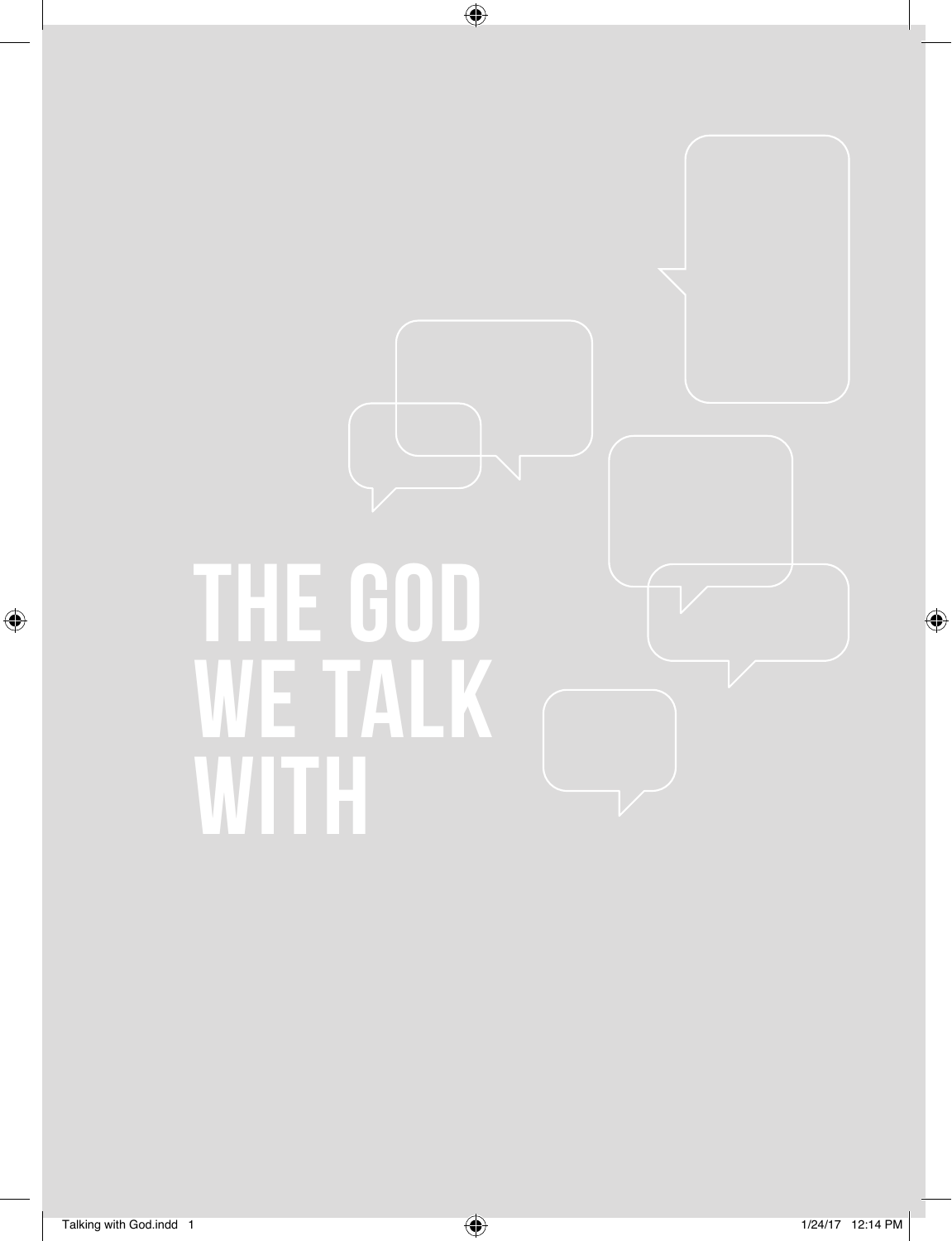

# **Found a friend.**

1

Tell God all that is in your heart, as one unloads one's heart, its pleasures and its pains, to a dear friend.

—François Fénelon

Eyes closed. Hands folded. Don't move. And be as quiet as you possibly can. At least as quiet as a five-year-old can be.

"Come, Lord Jesus, be our guest. Let this food to us be blessed. Amen."

"Now I lay me down to sleep, I pray the Lord my soul to keep. Amen."

When I was growing up, prayer was something we did only before we ate and before we slept. Even though my mom has always been a bit of a wild driver, we never prayed before driving anywhere. Even though bullies were a legit concern for me at recess, we never prayed before going to school. We never prayed randomly throughout the day. We prayed *only* before eating and sleeping.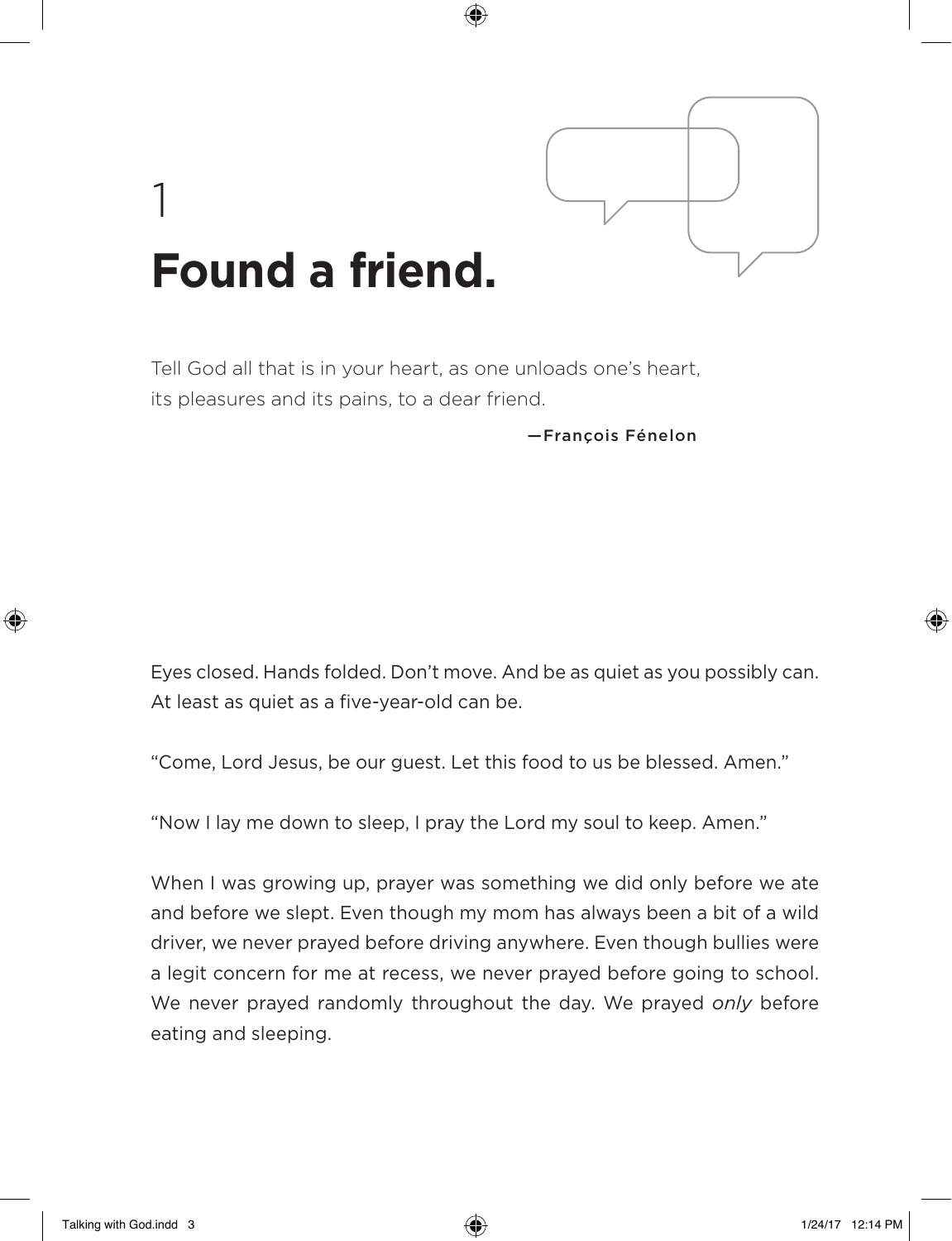*Is there something I should know about the food I'm eating? What is wrong with this meatloaf? This is meatloaf, right? Is this my last meal? Maybe monsters really are real and they come out once it's dark? Is someone trying to kill our family at night? Is there a reason we pray only before we eat and sleep?* 

And when we prayed, we prayed the same exact words each and every time. We recited the words having no idea of what we were really saying. Repetitive. Redundant. It's just what we did.

Before bed, because my dad typically worked late, my mom would come into our room to pray with us. When we were kids, my two brothers and I shared a bedroom on the second floor of our old house.<sup>1</sup> The three of us were busy! *Busy* is putting it nicely. That was until we prayed. We had to be serious when we prayed. We knew we shouldn't talk or move. Or even breathe. Thankfully, our prayers were always short and sweet.

In church, however, it was a different story. And my family, the Webers, never missed church. Ever. All of us dressed in our Sunday finest. Shirts tucked in. Hair combed. Walking through the old front doors, my parents knew everyone, including the pastor. Green hymnals. Red carpet. A large wooden pulpit thing up front. An organ was off to the side. And there were wooden pews that made your rear hurt. My family sat on the right side of the room. In the same pew every week.

At good ol' American Lutheran, we prayed the exact same words each Sunday. Unfortunately, there were a lot more words than in the prayers we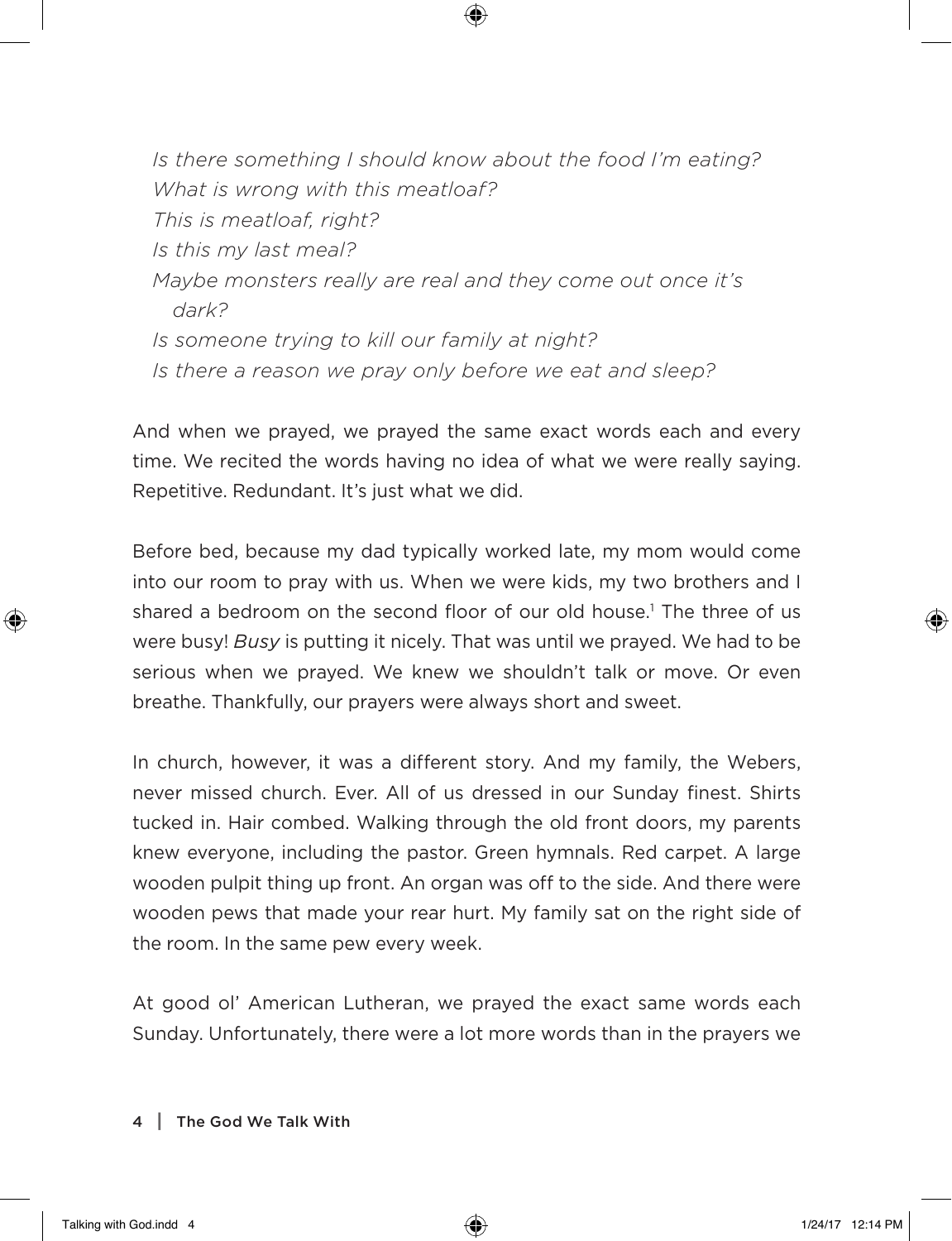said at home.<sup>2</sup> We were supposed to keep our eyes closed, but I was a rebel and kept one eye open, scanning the room. People yawned. People mumbled. People checked the time. If Facebook had been around thirty years ago, I would have seen people checking that too. You get the point. It seemed like everyone couldn't wait for the hour to pass. I couldn't wait to talk again. I couldn't wait to run freely again. Even at five, I knew that life is short, and I couldn't wait to *live* again. Sixty minutes seemed like eternity.<sup>3</sup>

I sat with my short legs swinging back and forth under the pew, staring at the gray hairs on the neck of the person in front of me. To pass time, each week I counted every light on the ceiling of the sanctuary. I used to think, *If there is a God, we have to be boring him out of his mind.* I wondered if he actually listened to our prayers, because when we spoke to him, it wasn't like we expected a response. We didn't expect anything to happen. When we prayed, it seemed to be more about a box we checked. A hoop we jumped through to make some far-off being happy with us.

Who or what were we praying to? Ourselves? The thin air? I didn't know.

From an early age, I thought all of it was strange. Praying. Church. God. Baby Jesus. All of it. Weird!

My questions and doubts only continued to grow. If God was truly amazing, if he was really awesome, why were we so miserable every time we talked about him? Why didn't this supposed all-powerful God ever seem to do anything? Other than the one hour on Sunday mornings and a few quick prayers before eating and sleeping, why was he absent from our lives? Away from Sundays, it felt as if we were embarrassed to even mention God.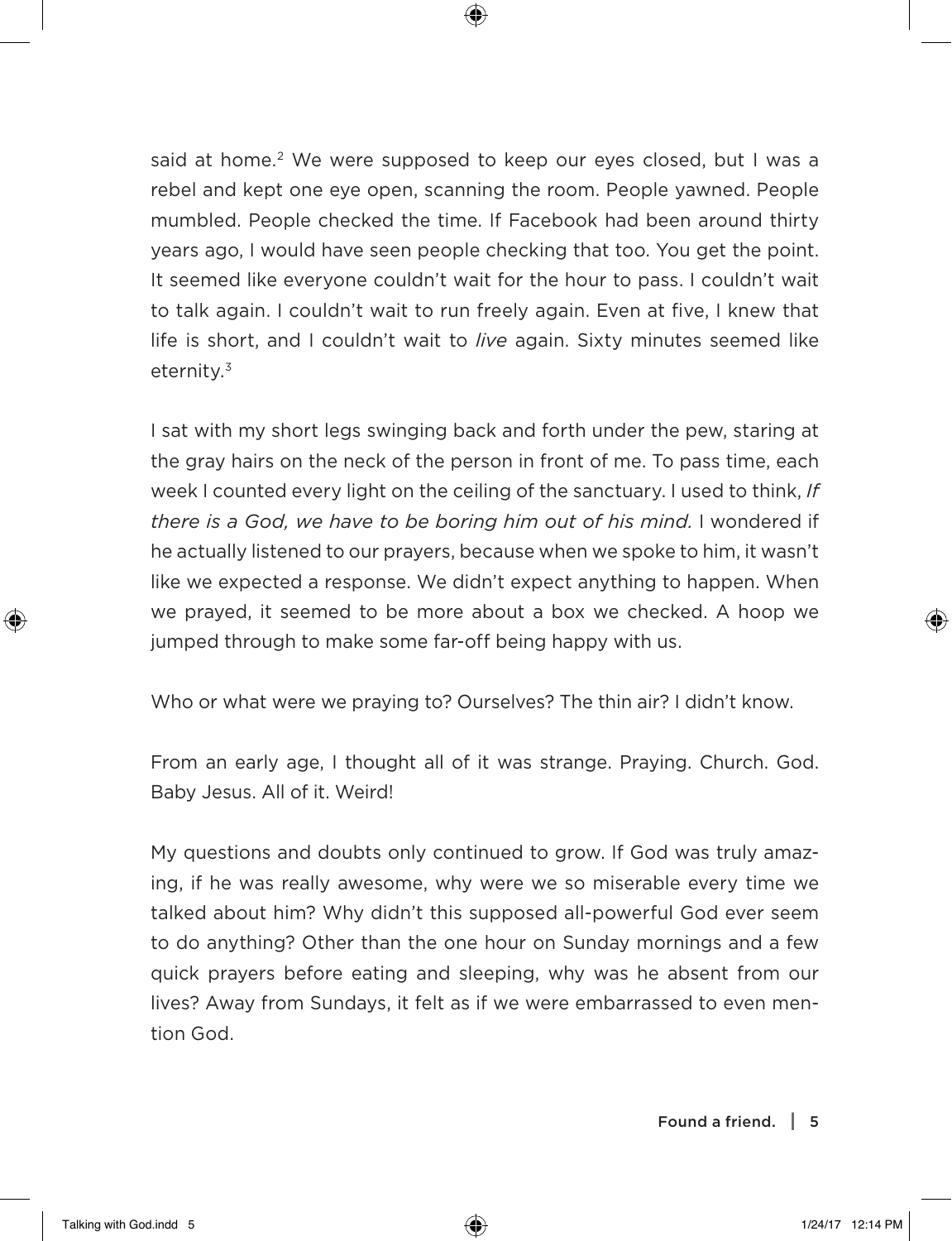Even as a fourth grader, I knew that if something was awesome—a cute girl, a cool old car, next week's football game—it impacted me. I mean, with a cute girl, I couldn't talk straight around her. She was so cute and beautiful and awesome. She didn't bore me at all. Just the opposite. I couldn't stop talking about her.

By my freshman year of high school, I started to become more vocal about my questions. I also started what every Lutheran kid does: confirmation. A required two years of learning the basics of the Christian faith. At the end, you "confirm" your faith in God. It was two years of pure agony. *Lord, help!*

My clearest memory from confirmation is of having to pick a memory verse. I picked John 11:35, the shortest verse in the Bible—"Jesus wept"—but was told by my pastor I couldn't pick that one. I had to choose another. Ironically, I can't remember the other verse I chose, but I still remember John 11:35. That was the extent of what I learned in confirmation.

The day I got confirmed, my family showed up early at the church to save seats. For our small church, this was one of the biggest Sundays of the year. My friends and I wore white church robes. We each had a carnation pinned on just right. The church began filling up with family. My godparents came from North Dakota. Family came that I didn't even know I had.

During the service, my friends and I marched to the front of the church and declared our belief in God. Following the service, we had a reception at our house. After eating cake and hugging a bunch of people I barely knew, I watched as everyone left the house. It was then that I told my parents what I had been thinking the whole time. "This is the biggest lie I have ever told. And to so many people at one time." During the service, I had said that I believed in Jesus, but I clearly didn't.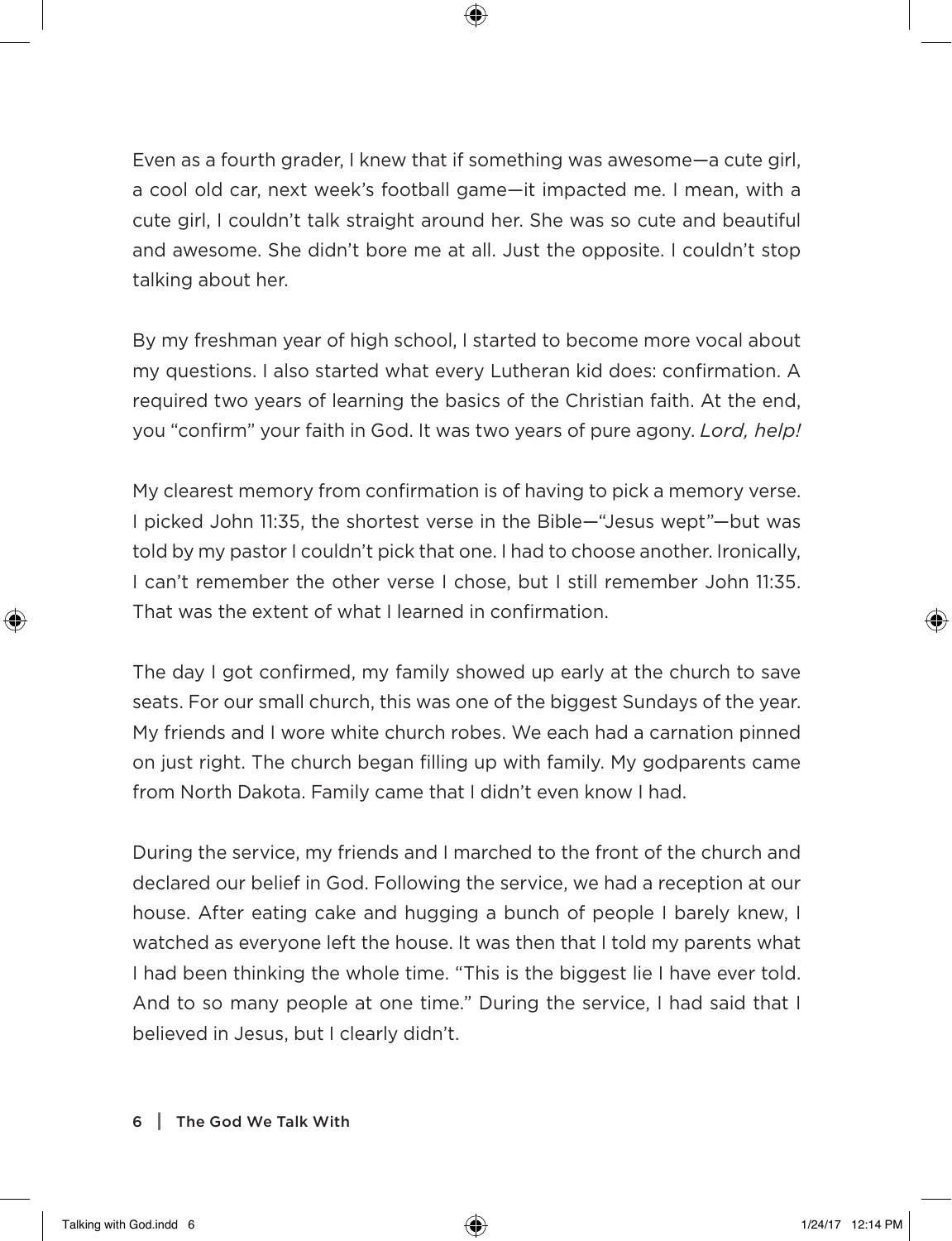We stood in our living room with the reception tables still set up. The paper plates, cups, and plastic forks still needing to be picked up. I then told my parents, "I can't wait till I get to college, when I'll be able to make decisions on my own, because God and church will never be a part of my life again."

My parents were heartbroken. Mom even cried, "Don't say that, Adam!"

They had done everything right. They faithfully brought their kids to church every Sunday, and yet I wanted nothing to do with it.

From that moment on, my parents began looking for a church that I would connect with. They set aside their own preferences and everything they knew when it came to church. We tried every church in Clark, South Dakota,4 all six of them, and then we looked at every church outside of town. There was a tiny country church where the sermons were only eight or so minutes long. I didn't mind that one, solely because of the shorter service.

After being invited a few times to a church in another town about thirty minutes away, my parents decided to try it.<sup>5</sup> I thought they were nuts. Thirty minutes one way? That seemed absolutely crazy.

But I'll never forget our first Sunday there. Walking up to the church, I followed behind my parents, telling them just how stupid this was. Why in the world did we just drive thirty minutes for church? Who does this?

As we walked through the large front doors, I immediately felt like a foreigner in a strange land. We were obviously the "new people," and this church was clearly different<sup>6</sup> from any church I had ever been to.<sup>7</sup>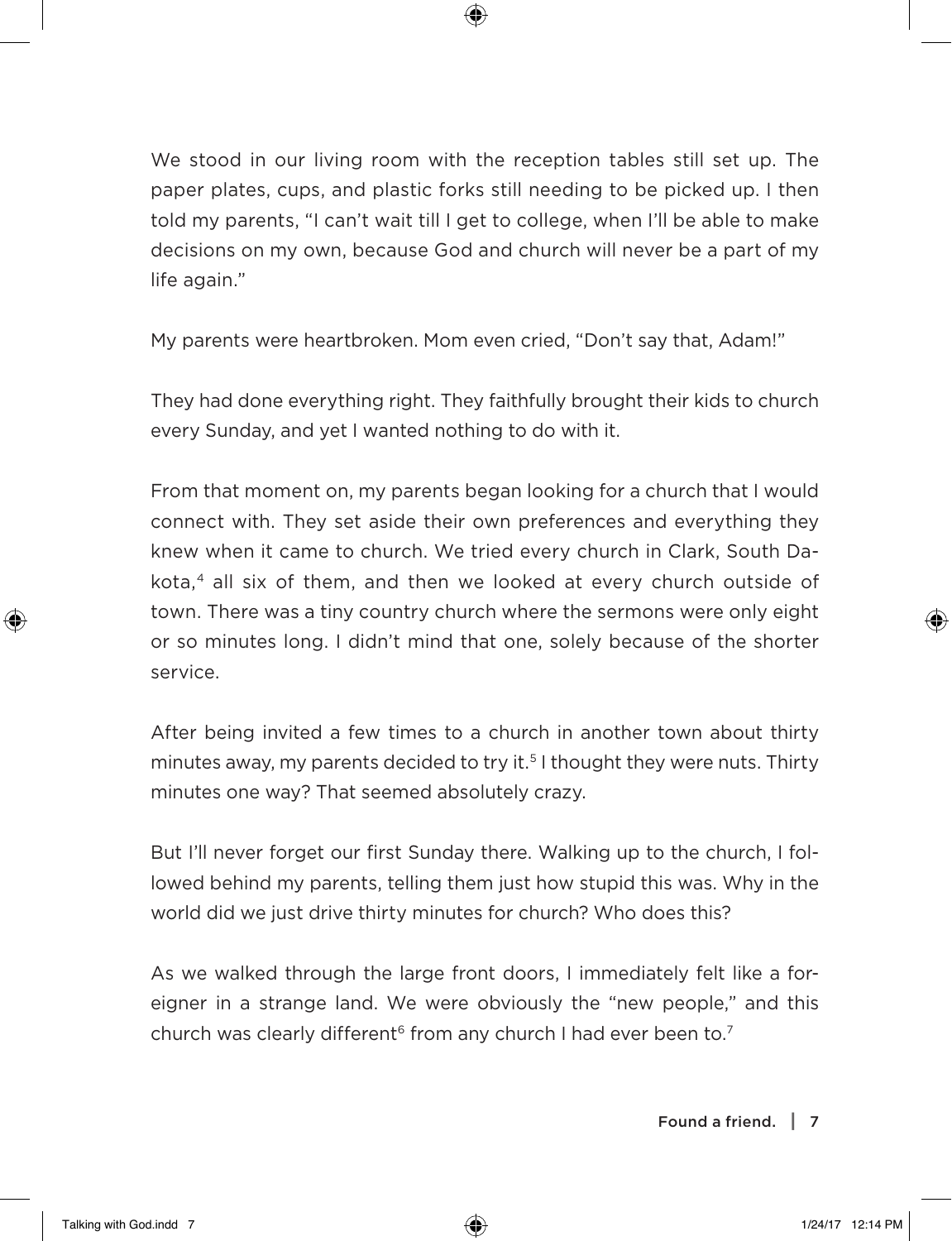It was the first nontraditional worship service I had ever attended. They weren't speaking in tongues or handling snakes, but for this Lutheran, the people all seemed nuts. I felt like a kid at a zoo, seeing strange-looking animals for the first time. People were clapping, one person had his hands in the air, and they all looked happy. Maybe a little too happy.

*Are they serving Kool-Aid?* I wondered. *You can't smile in church. Stop smiling!*

They didn't have hymnals. My backside didn't hurt from wooden pews. And the music didn't make me want to cry tears of boredom either. Where was I?

I also noticed that they prayed differently. It was as if they were speaking *with* God, not *at* him. I had never heard people pray like that before, let alone done it myself. Ever. So strange.

Even though I thought they were all crazy, I also couldn't help but notice all the cute girls in this church.8 They attended Watertown High School, which was much bigger than my own. Watertown was the big city to this smalltown kid. I wasn't into Jesus, but the Watertown girls? That was a different story.

I wasn't counting ceiling lights in this church. Now I was counting cute girls. Knowing that going to church was an inevitable reality until I went to college, I told my parents we should come back to this church each and every week. They were thrilled that I was so interested in girls. I mean, church. Obviously.

Regardless of my reason for wanting to attend that church, God used it to slowly begin working in my life. For the first time, the pastor's words no lon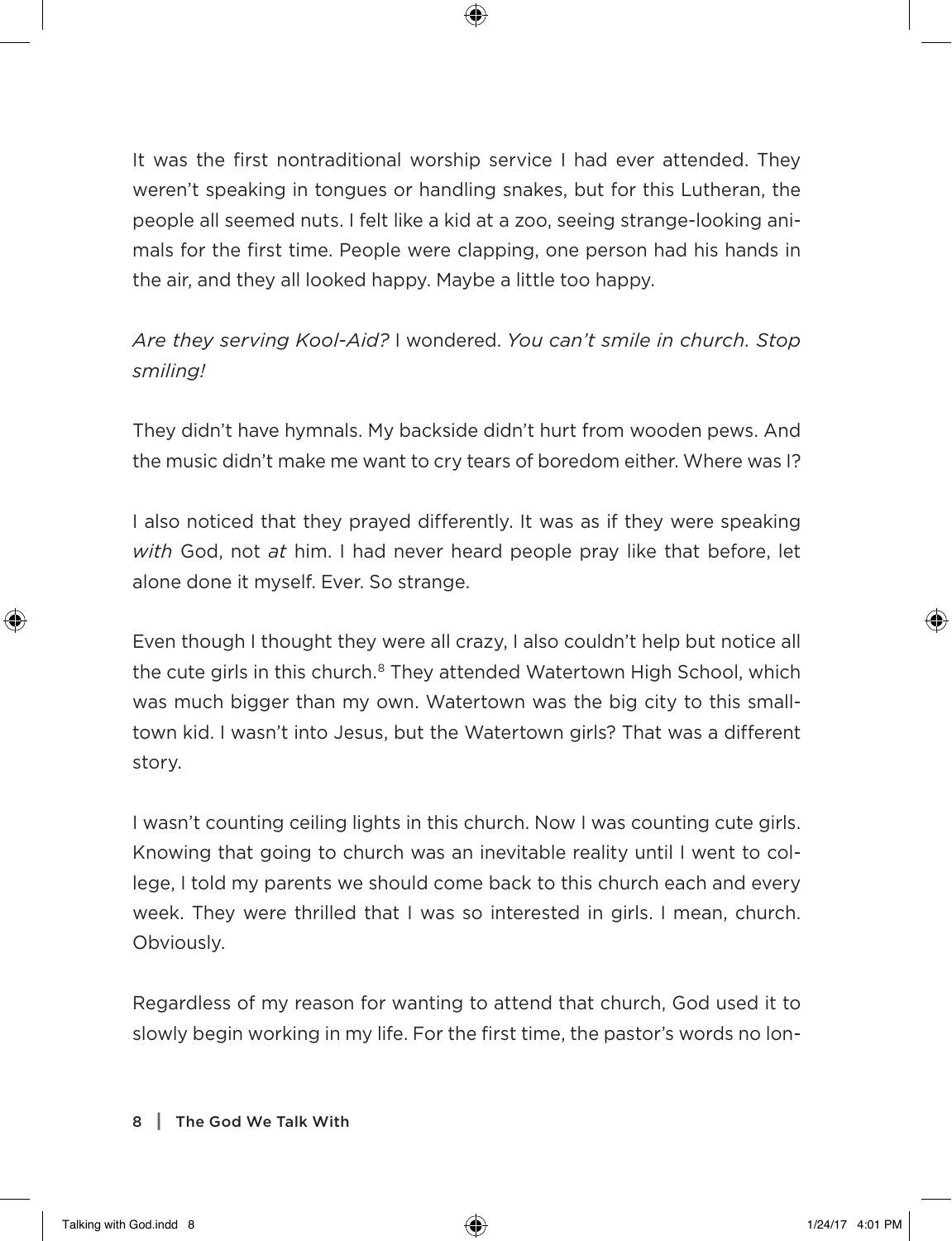ger flew over my head each week. Instead they began to hit me in the heart. The pastor was doing a great job selling something I didn't believe in. And over time, something began to change.

Each Sunday, it was like he was speaking right to me. As if he were reading my mind or something. How did he know so many of the things I had felt but never spoken?

I started hanging out with some of the girls and a crew of the guys, and after a while they began to invite me to their youth group on Wednesday nights. What was a young guy to do? Choose to attend only the Weber family requirement of Sunday morning church *or* possibly see more of these cute girls? Hormones won, and I gave in.

I remember thinking: *I am actually choosing to go to church? Am I feeling okay? What am I doing?*

That night I went to youth group hoping to meet a girl. Little did I know that I would end up finding a friend.

The room was packed full of kids my own age. Everyone was having a blast. They actually wanted to be there. We sang a few songs and then the youth pastor began to talk. He was right out of college and seemed normal—the first normal pastor I had ever seen. And that night, out of all things, he began to talk about prayer.

Really? Prayer? The very idea of prayer made me want to fall asleep. I had been closing my eyes and mumbling prayers my whole life; what else did I need to know about it? But what he shared about prayer that night was different from anything I had heard before.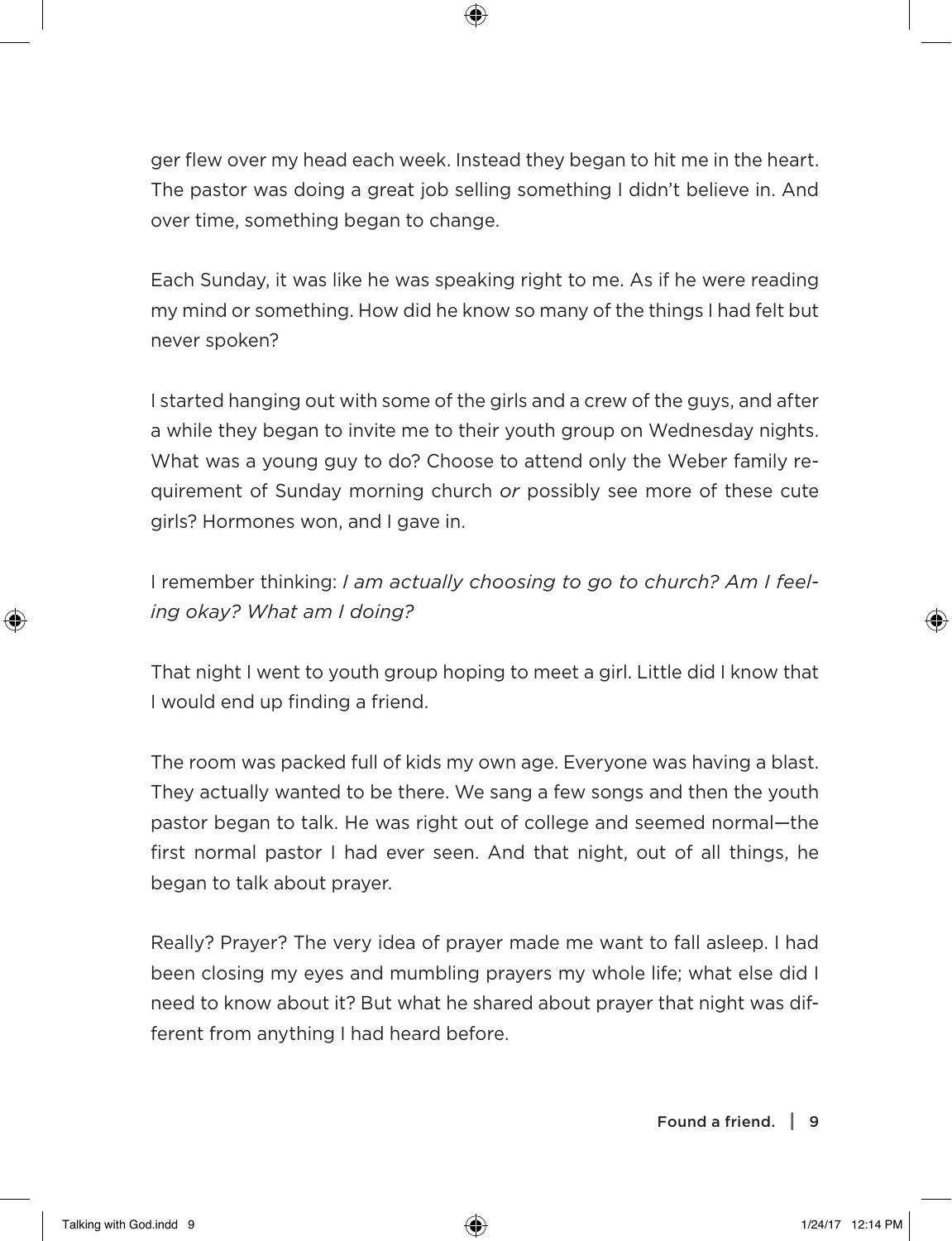He said, "When talking with God . . ."

Wait! *When talking with God . . . ?*

I thought this message was about prayer, about saying the same thing I had said my entire life before eating a meal or sleeping. I thought this was a talk

We can talk with God just like we do with a friend. As if he's sitting right next to us.

on rambling through the same old words each Sunday while trying not to fall asleep. But he said *talking with God*?

"When talking with God, there are different ways to pray." He continued, "Sometimes you have to sing because you're so excited and thankful for what God has done. You can't hold it in; you have to sing it.

"Sometimes when you pray, you need to get on your knees. Because you've made a

mistake and you're saying you're sorry, or you're pouring out your heart to him.

"And other times," he said, "we can pray and talk with God just like we do with a friend. We can talk with God as if he's sitting right next to us."

It was the last thing I heard the youth pastor say that night.

*You can talk with God? Like a friend? Really? The God who supposedly set the stars in place? The One who supposedly created me? You can talk with him? This is what prayer is?*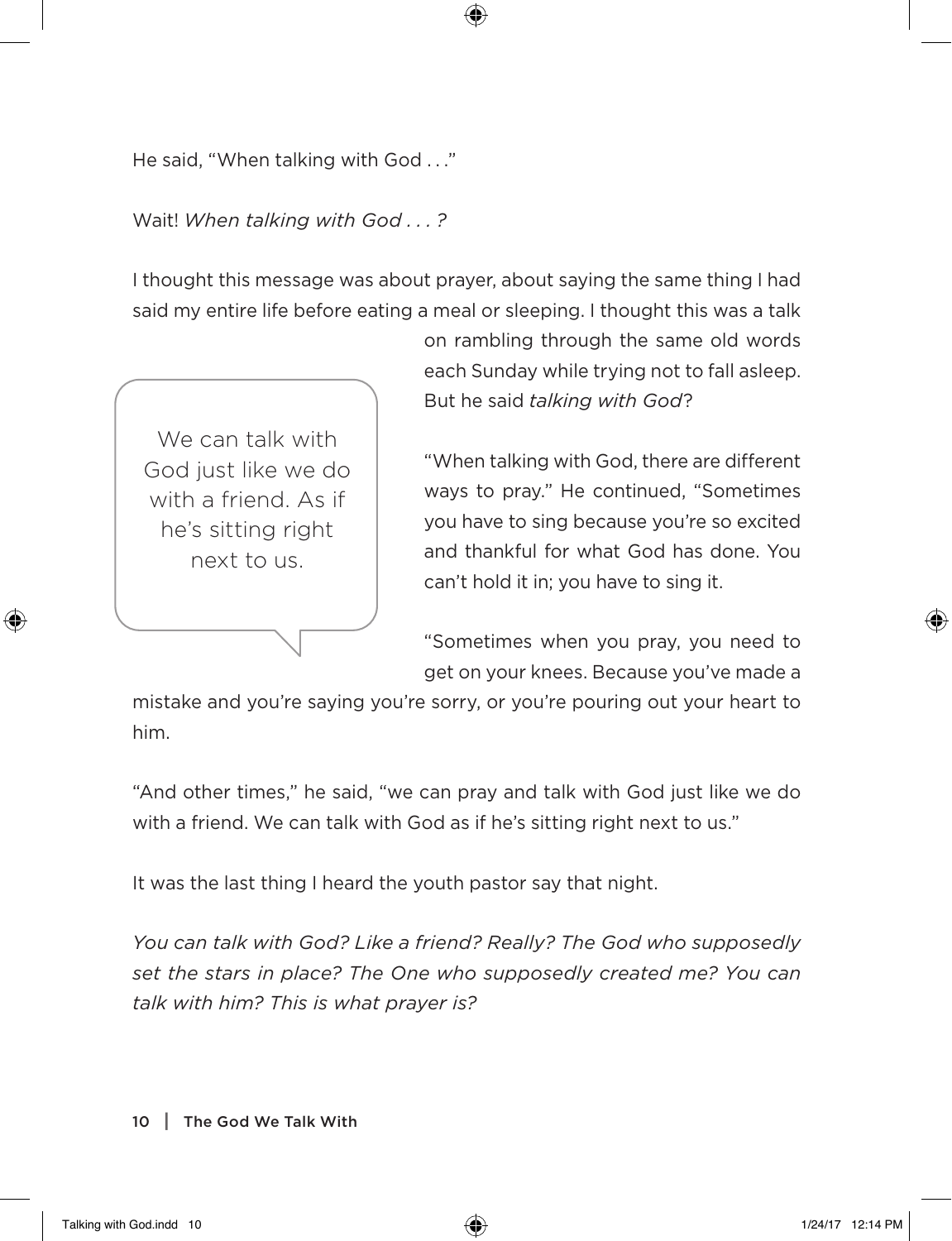It might seem like common sense to you, but to me it was foreign. This was different from anything I had ever heard about prayer. It was different from anything I had ever heard or known about God.

The moment I heard it, it was as if my heart leapt within me. I felt like I had found something I had unknowingly been searching for my whole life. The remainder of the night, I sat emotionless, trying to process what I was being told. *We can talk with God?*

On one occasion, Jesus was with a group of his followers and shared some things with them about who he is. He said that he is the



way, the truth, and the life.<sup>9</sup> That he's the vine, and they are the branches.<sup>10</sup> And then he told them, "I don't call you servants. . . . Instead, I call you friends."11

Now God is still God. A God so holy that angels cover their eyes when in his presence.12 And yet he makes it clear:

*Approach me. Come near to me. Talk with me. As a friend.*

Crazy, huh?

It gets better. A wise Canadian once said, "*We* do not make friends with *God*; *God* makes friends with *us,* eh?"13 (The "eh" was my addition.)

Hear this: not only are we able to talk with God, but we can speak with him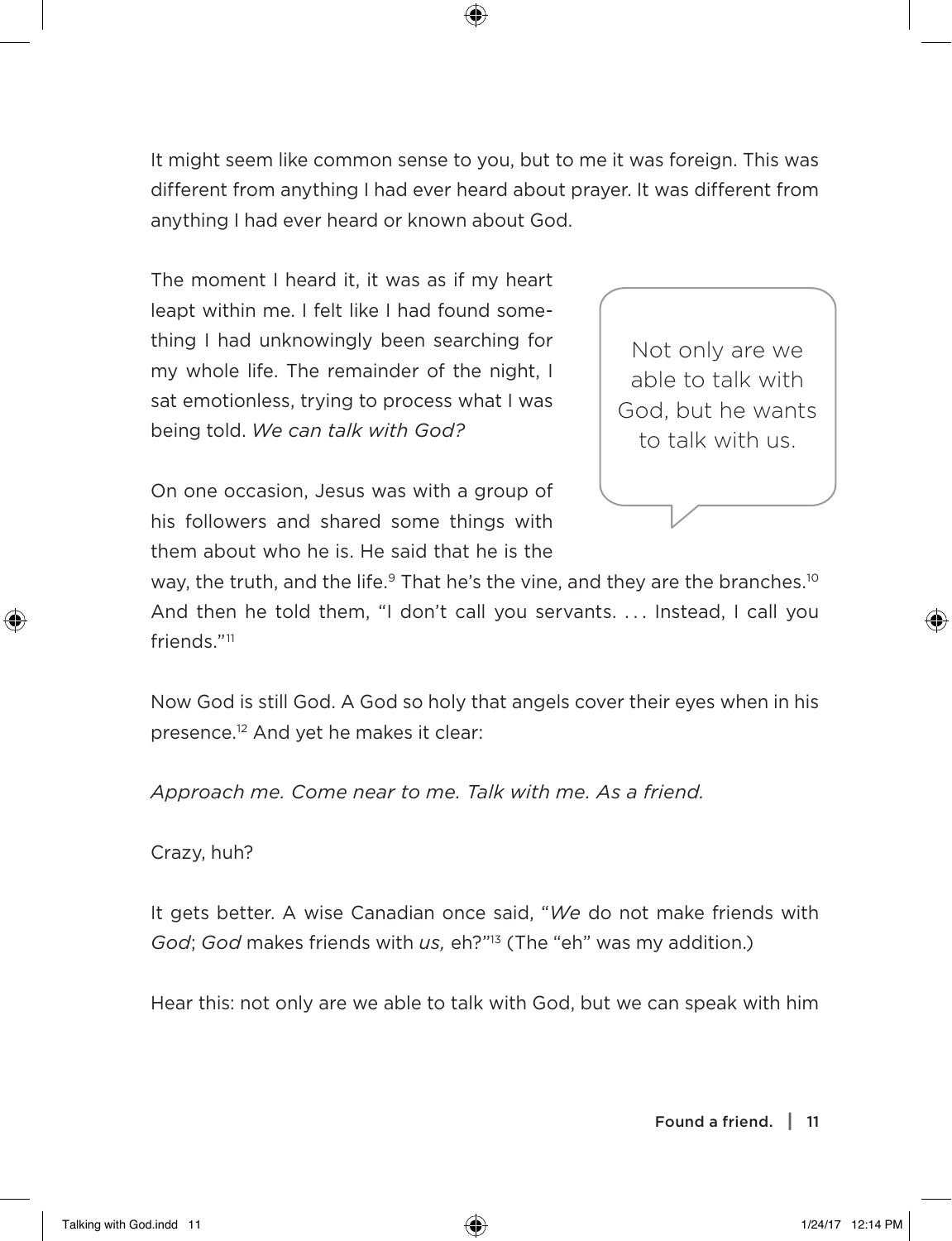as we do with friends. And not only are we *able* to be his friend, but he initiates that friendship with us. He initiates it with you. With me.

Again, maybe this is no big deal to you. Maybe you're totally secure with who you are as a human being that you haven't ever struggled with finding friends. But I've always struggled with wondering whether or not I fit in. Do I belong? Am I liked? Beyond that, am I loved by others? Do people want to be my friends?

Instead of having to impress people. Instead of wondering if they approve of you and enjoy hanging out with you as much as you do with them. Few things feel better than hearing someone say he wants to be your friend.

Instead of having to say it first. God initiates the friendship.

He speaks first, "I call you friend."

Not only are we able to talk with God, but he wants to talk with us.

Not only are we able to be his friend, but he wants to be ours.

That Wednesday night after youth group, halfway through the thirty-minute drive back home, I pulled my 1966 Ford Falcon Futura to the side of the road.14 I opened my car door, got out, and just stood there as the other cars passed. Even the skeptic in me couldn't deny what I felt inside. It wasn't hormones. Something was happening within me. My heart and mind were racing with questions.

*We can talk with God? Like a friend? Really?*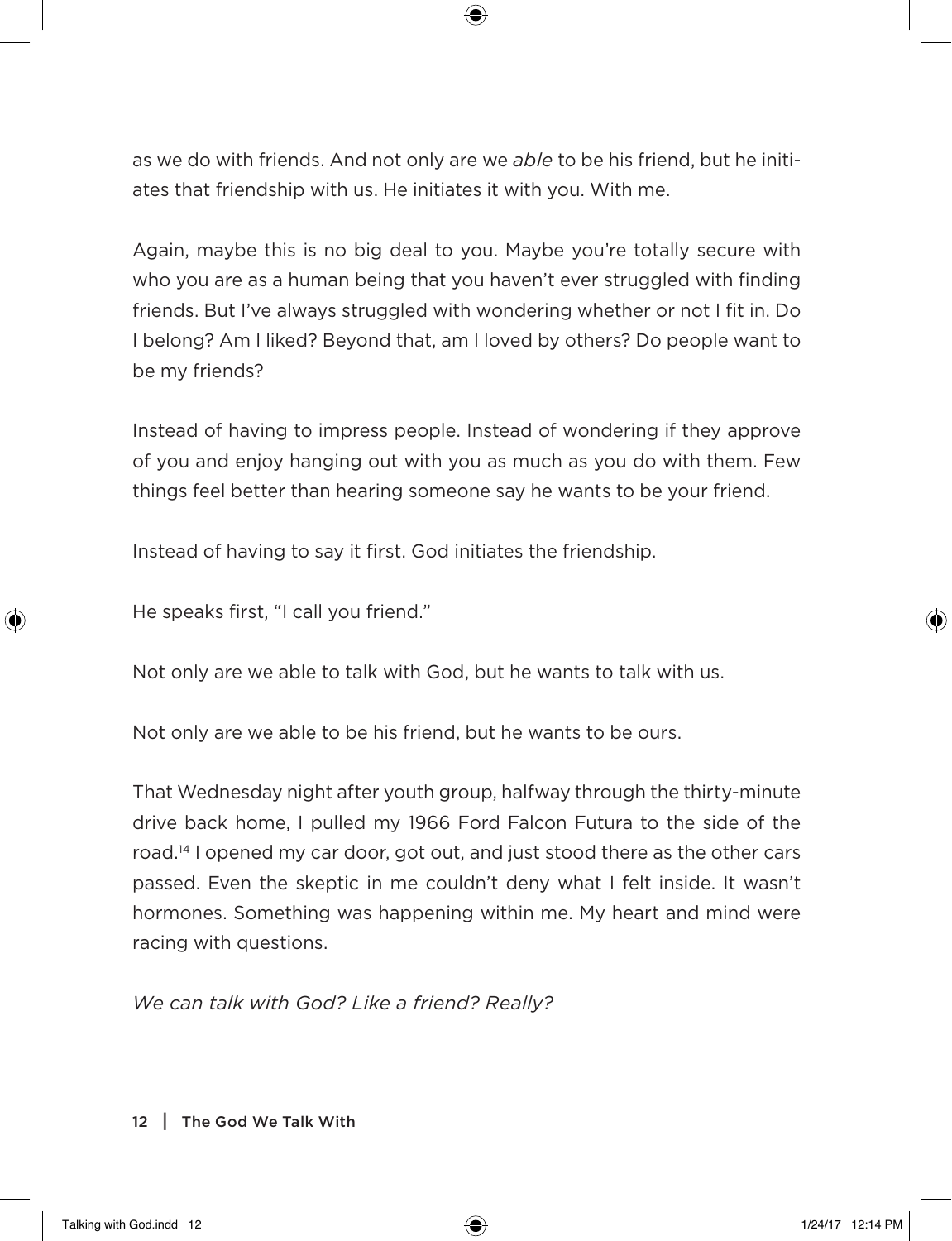Standing outside of my car that night, in the middle of nowhere South Dakota,<sup>15</sup> the stars were so bright, I felt like I could reach out and touch them. I wanted to talk with God but wasn't sure where to start. My entire life, I had never prayed a prayer that wasn't written out or memorized. With so much to say to God. With so many things bouncing around within me. The only thing I was able to say, the only thing I was able to get out:

"Lord, I just want to know if you're for real."

Looking back, it was the first time I ever truly prayed.

It was the first time I had ever really talked *with* God.

In that moment, I just wanted to know if he was who he said he was. If he existed. If he was real. I just wanted to know if I could talk with him.

My first time at youth group, I was hoping to meet a girl. Instead, I met someone who would end up becoming a friend. A guy named Jesus. I didn't know then it was a friendship that would change my life. —

Prayer seems like it should be simple. Yet when it comes to actually praying, it often feels awkward and complicated.

*I mean, what should I actually pray about?*

*What do I say?*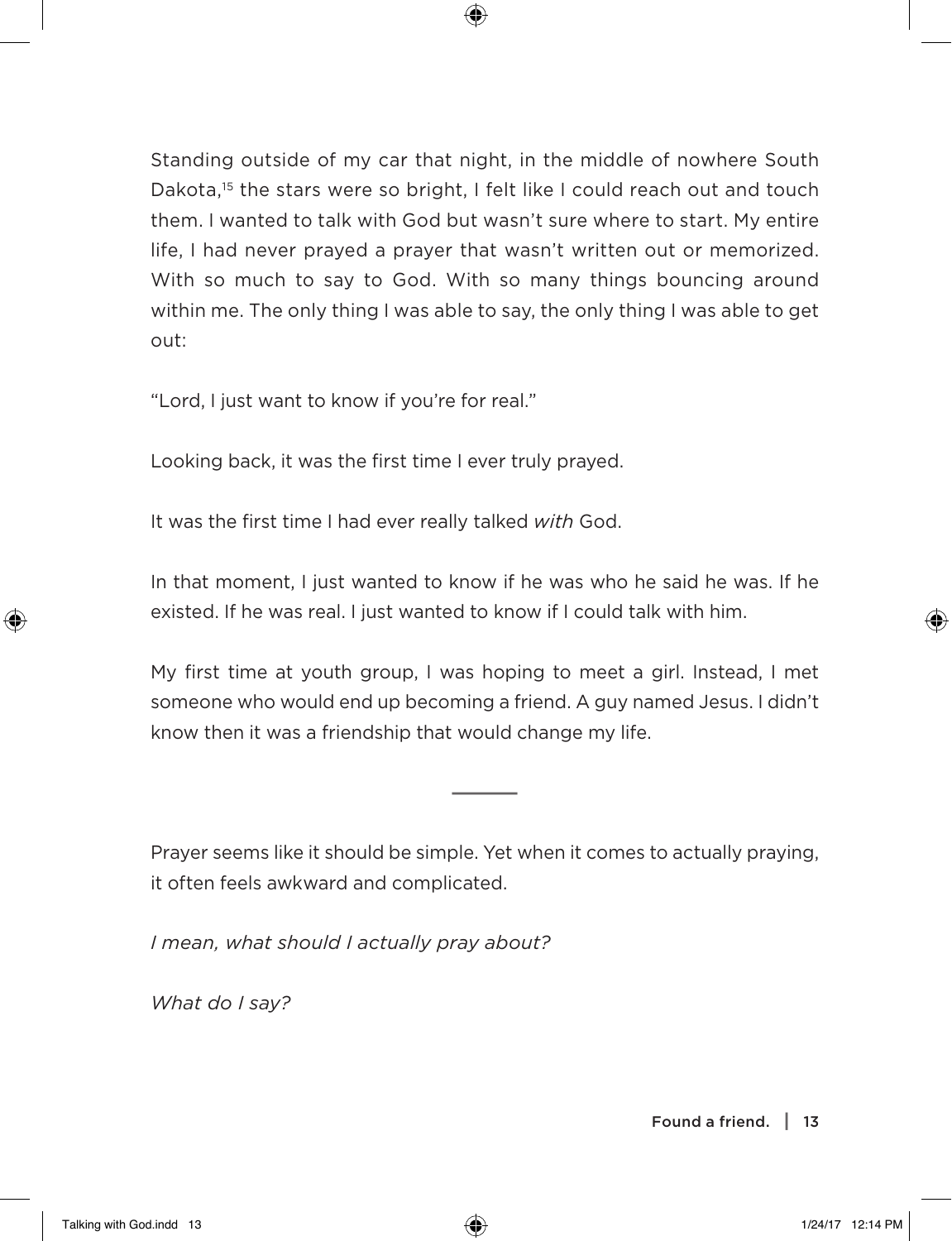*Is there anything I should or shouldn't say? Do I have to speak out loud? Do I need to schedule a time with God's assistant before I can talk with him? I don't even know where to start.*

To make matters worse, we've heard about prayer for so long that we feel stupid asking about it. It's like having to ask a person's name after knowing her for years. Because I really should know her name by now, I can't ask.

Then comes the craziness that is my life. And probably yours as well.

Between work, changing diapers, walking the dog, texting friends, trying to keep up with the neighbors—and the laundry—who has time to pray?

But the truth is, prayer *is* simple.

Kids are great at it. It's like talking with a good friend. It's like breathing. And what we may not know about prayer is the best part. Whether we're in the middle of a storm, living in Crazytown, or stuck in the mud, God can't wait to talk with me. With you.

Long to connect with God but don't know how? Have a job, family, schedule, kids, deadlines, a full inbox, a million things to do, yet you're curious about how to talk with God?

Do you wonder what it really looks like to pray in the midst of your life, or what to say when you don't know how to pray?

I'm asking the same questions.

Let's talk.